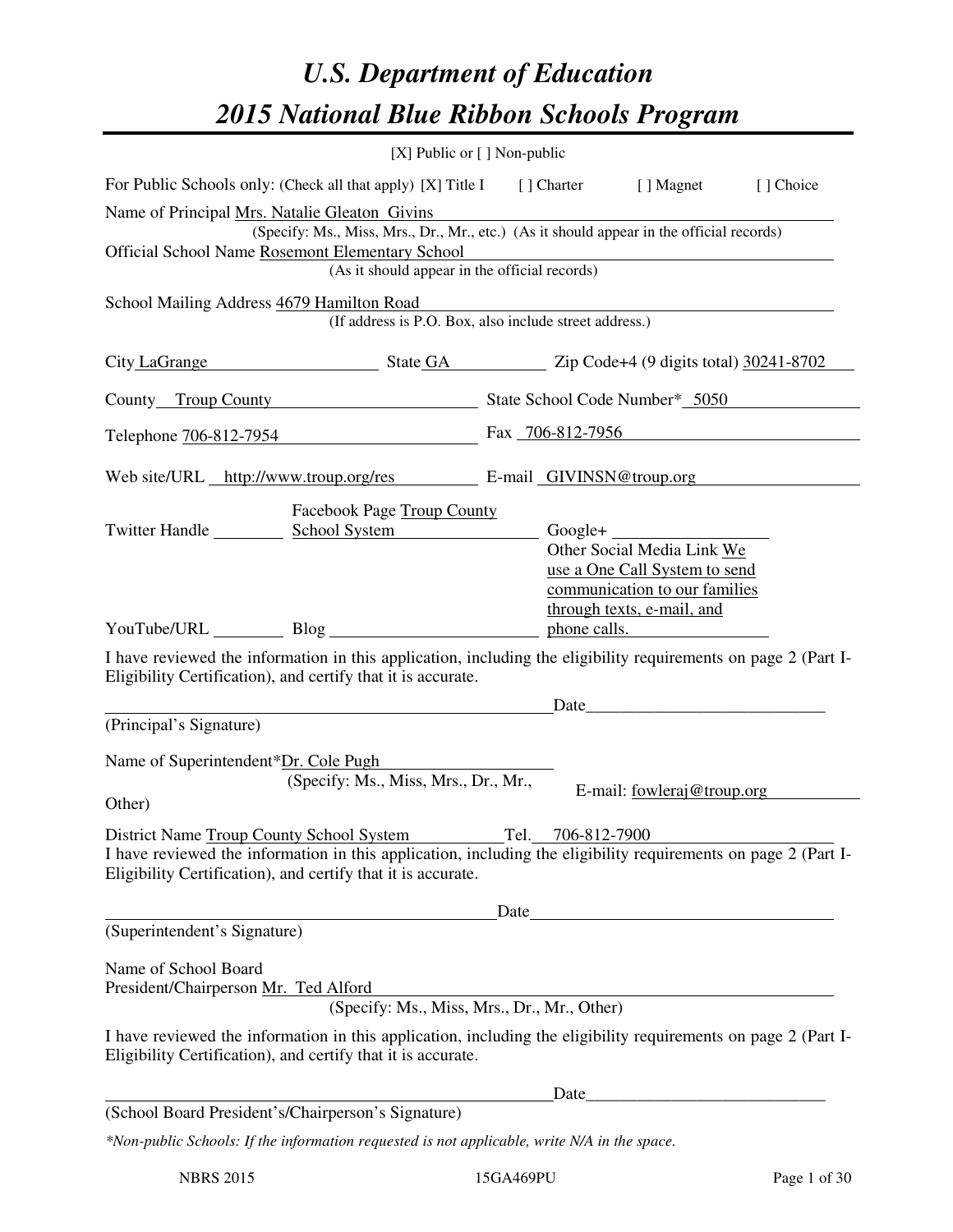#### **Include this page in the school's application as page 2.**

The signatures on the first page of this application (cover page) certify that each of the statements below, concerning the school's eligibility and compliance with U.S. Department of Education and National Blue Ribbon Schools requirements, are true and correct.

- 1. The school configuration includes one or more of grades K-12. (Schools on the same campus with one principal, even a K-12 school, must apply as an entire school.)
- 2. The school has made its Annual Measurable Objectives (AMOs) or Adequate Yearly Progress (AYP) each year for the past two years and has not been identified by the state as "persistently dangerous" within the last two years.
- 3. To meet final eligibility, a public school must meet the state's AMOs or AYP requirements in the 2014-2015 school year and be certified by the state representative. Any status appeals must be resolved at least two weeks before the awards ceremony for the school to receive the award.
- 4. If the school includes grades 7 or higher, the school must have foreign language as a part of its curriculum.
- 5. The school has been in existence for five full years, that is, from at least September 2009 and each tested grade must have been part of the school for the past three years.
- 6. The nominated school has not received the National Blue Ribbon Schools award in the past five years: 2010, 2011, 2012, 2013, or 2014.
- 7. The nominated school has no history of testing irregularities, nor have charges of irregularities been brought against the school at the time of nomination. The U.S. Department of Education reserves the right to disqualify a school's application and/or rescind a school's award if irregularities are later discovered and proven by the state.
- 8. The nominated school or district is not refusing Office of Civil Rights (OCR) access to information necessary to investigate a civil rights complaint or to conduct a district-wide compliance review.
- 9. The OCR has not issued a violation letter of findings to the school district concluding that the nominated school or the district as a whole has violated one or more of the civil rights statutes. A violation letter of findings will not be considered outstanding if OCR has accepted a corrective action plan from the district to remedy the violation.
- 10. The U.S. Department of Justice does not have a pending suit alleging that the nominated school or the school district as a whole has violated one or more of the civil rights statutes or the Constitution's equal protection clause.
- 11. There are no findings of violations of the Individuals with Disabilities Education Act in a U.S. Department of Education monitoring report that apply to the school or school district in question; or if there are such findings, the state or district has corrected, or agreed to correct, the findings.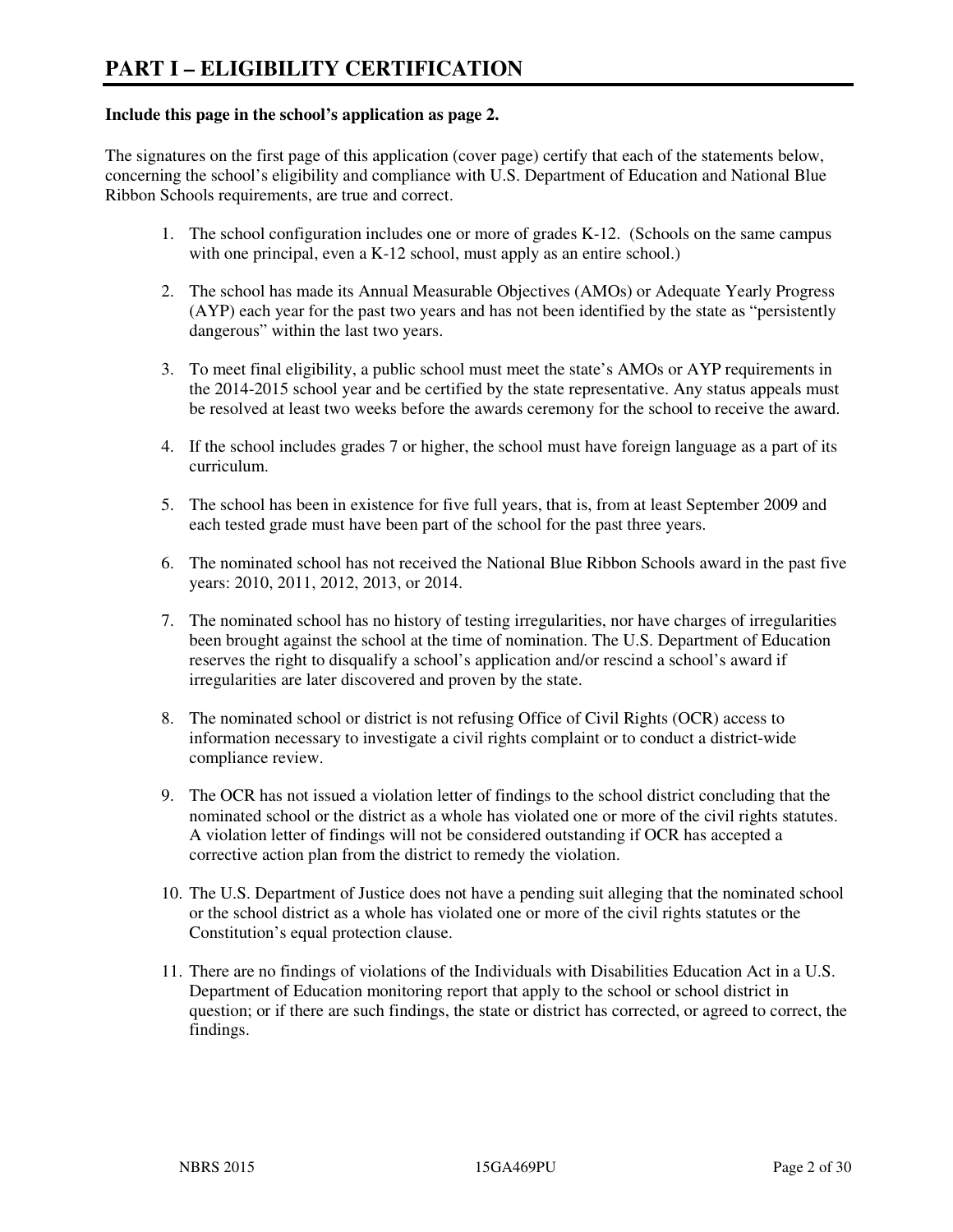# **PART II - DEMOGRAPHIC DATA**

#### **All data are the most recent year available.**

**DISTRICT** (Question 1 is not applicable to non-public schools)

| $\perp$ | Number of schools in the district<br>(per district designation): | 12 Elementary schools (includes $K-8$ )<br>3 Middle/Junior high schools |
|---------|------------------------------------------------------------------|-------------------------------------------------------------------------|
|         |                                                                  | 3 High schools                                                          |
|         |                                                                  | $0 K-12$ schools                                                        |

18 TOTAL

**SCHOOL** (To be completed by all schools)

- 2. Category that best describes the area where the school is located:
	- [ ] Urban or large central city
	- [ ] Suburban with characteristics typical of an urban area
	- [ ] Suburban
	- [ ] Small city or town in a rural area
	- [X] Rural
- 3. 12 Number of years the principal has been in her/his position at this school.
- 4. Number of students as of October 1 enrolled at each grade level or its equivalent in applying school:

| Grade                           | # of         | # of Females   | <b>Grade Total</b> |
|---------------------------------|--------------|----------------|--------------------|
|                                 | <b>Males</b> |                |                    |
| <b>PreK</b>                     | 17           | 27             | 44                 |
| K                               | 43           | 38             | 81                 |
| $\mathbf{1}$                    | 46           | 58             | 104                |
| $\mathbf{2}$                    | 49           | 50             | 99                 |
| 3                               | 55           | 42             | 97                 |
| 4                               | 44           | 41             | 85                 |
| 5                               | 50           | 48             | 98                 |
| 6                               | 0            | 0              | $\theta$           |
| 7                               | 0            | $\overline{0}$ | 0                  |
| 8                               | $\theta$     | 0              | 0                  |
| 9                               | $\theta$     | $\theta$       | 0                  |
| 10                              | 0            | 0              | 0                  |
| 11                              | 0            | 0              | 0                  |
| 12                              | 0            | 0              | 0                  |
| <b>Total</b><br><b>Students</b> | 304          | 304            | 608                |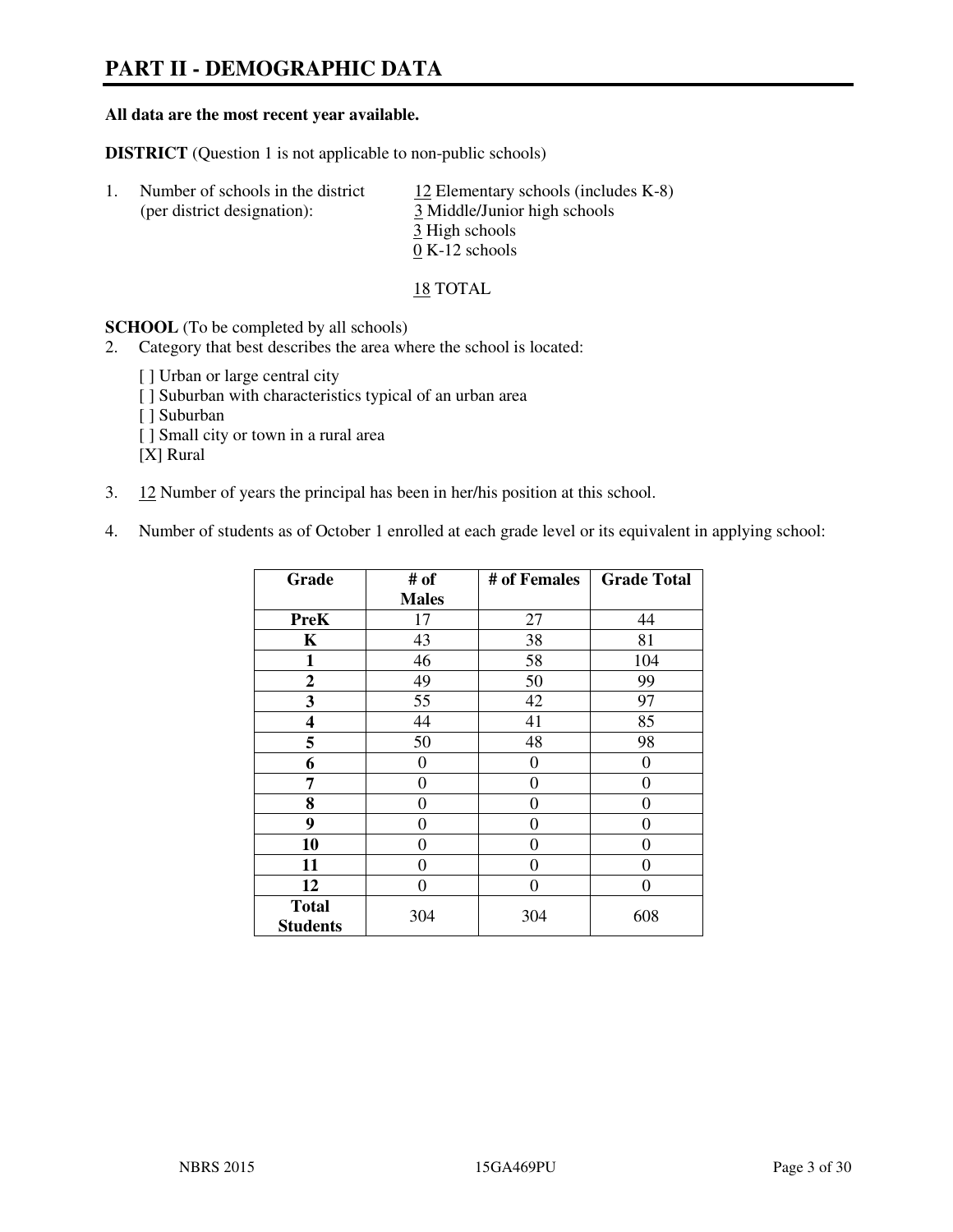5. Racial/ethnic composition of  $0\%$  American Indian or Alaska Native the school: 2 % Asian

 9 % Black or African American 3 % Hispanic or Latino 0 % Native Hawaiian or Other Pacific Islander 83 % White 3 % Two or more races **100 % Total** 

(Only these seven standard categories should be used to report the racial/ethnic composition of your school. The Final Guidance on Maintaining, Collecting, and Reporting Racial and Ethnic Data to the U.S. Department of Education published in the October 19, 2007 *Federal Register* provides definitions for each of the seven categories.)

6. Student turnover, or mobility rate, during the 2013 - 2014 year: 11%

This rate should be calculated using the grid below. The answer to (6) is the mobility rate.

| <b>Steps For Determining Mobility Rate</b>         | Answer |
|----------------------------------------------------|--------|
| $(1)$ Number of students who transferred to        |        |
| the school after October 1, 2013 until the         | 40     |
| end of the school year                             |        |
| (2) Number of students who transferred             |        |
| <i>from</i> the school after October 1, 2013 until | 31     |
| the end of the school year                         |        |
| (3) Total of all transferred students [sum of      | 71     |
| rows $(1)$ and $(2)$ ]                             |        |
| (4) Total number of students in the school as      | 627    |
| of October 1                                       |        |
| $(5)$ Total transferred students in row $(3)$      | 0.113  |
| divided by total students in row (4)               |        |
| $(6)$ Amount in row $(5)$ multiplied by 100        |        |

7. English Language Learners (ELL) in the school: 2 %

10 Total number ELL

Number of non-English languages represented: 5 Specify non-English languages: Chinese, Japanese, Korean, Spanish, Vietnamese

8. Students eligible for free/reduced-priced meals:  $50\%$ Total number students who qualify: 301

#### **Information for Public Schools Only - Data Provided by the State**

The state has reported that  $55\%$  of the students enrolled in this school are from low income or disadvantaged families based on the following subgroup(s): Students eligible for free/reduced-priced meals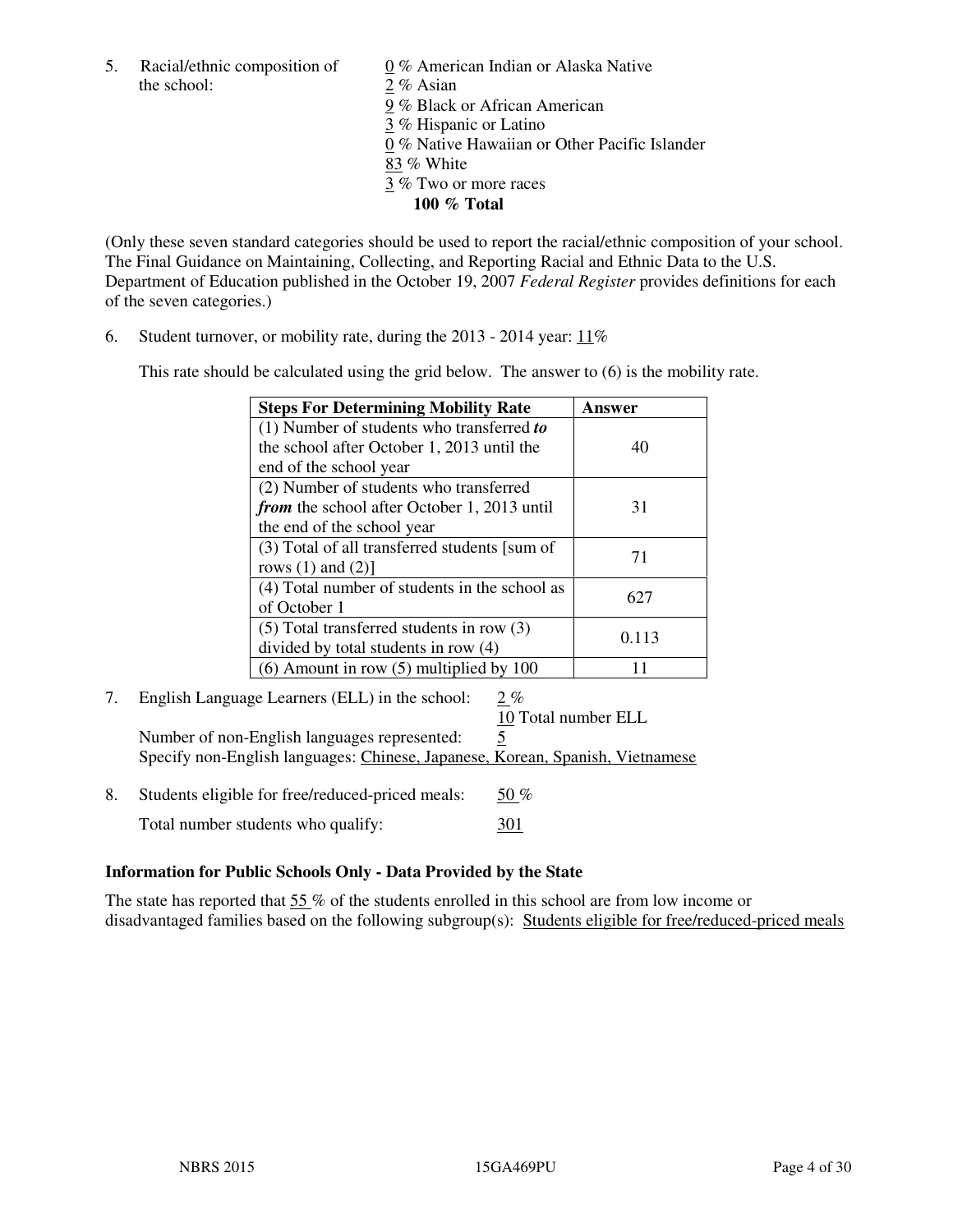68 Total number of students served

Indicate below the number of students with disabilities according to conditions designated in the Individuals with Disabilities Education Act. Do not add additional categories.

| THE LEW CONSTRUCTION OF THE CONSTRUCTION OF THE CONSTRUCTION OF A LOCAL CONSTRUCTION OF A CONSTRUCTION OF THE CONSTRUCTION OF THE CONSTRUCTION OF THE CONSTRUCTION OF THE CONSTRUCTION OF THE CONSTRUCTION OF THE CONSTRUCTIO |                                         |
|-------------------------------------------------------------------------------------------------------------------------------------------------------------------------------------------------------------------------------|-----------------------------------------|
| 0 Autism                                                                                                                                                                                                                      | 1 Orthopedic Impairment                 |
| 0 Deafness                                                                                                                                                                                                                    | 7 Other Health Impaired                 |
| 0 Deaf-Blindness                                                                                                                                                                                                              | 9 Specific Learning Disability          |
| 1 Emotional Disturbance                                                                                                                                                                                                       | 43 Speech or Language Impairment        |
| $\underline{0}$ Hearing Impairment                                                                                                                                                                                            | 0 Traumatic Brain Injury                |
| 0 Mental Retardation                                                                                                                                                                                                          | 1 Visual Impairment Including Blindness |
| 0 Multiple Disabilities                                                                                                                                                                                                       | 6 Developmentally Delayed               |
|                                                                                                                                                                                                                               |                                         |

10. Use Full-Time Equivalents (FTEs), rounded to nearest whole numeral, to indicate the number of personnel in each of the categories below:

|                                       | <b>Number of Staff</b> |
|---------------------------------------|------------------------|
| Administrators                        |                        |
| Classroom teachers                    | 27                     |
| Resource teachers/specialists         |                        |
| e.g., reading, math, science, special | 10                     |
| education, enrichment, technology,    |                        |
| art, music, physical education, etc.  |                        |
| Paraprofessionals                     | 16                     |
| Student support personnel             |                        |
| e.g., guidance counselors, behavior   |                        |
| interventionists, mental/physical     |                        |
| health service providers,             | 3                      |
| psychologists, family engagement      |                        |
| liaisons, career/college attainment   |                        |
| coaches, etc.                         |                        |
|                                       |                        |

11. Average student-classroom teacher ratio, that is, the number of students in the school divided by the FTE of classroom teachers, e.g.,  $22:1$   $22:1$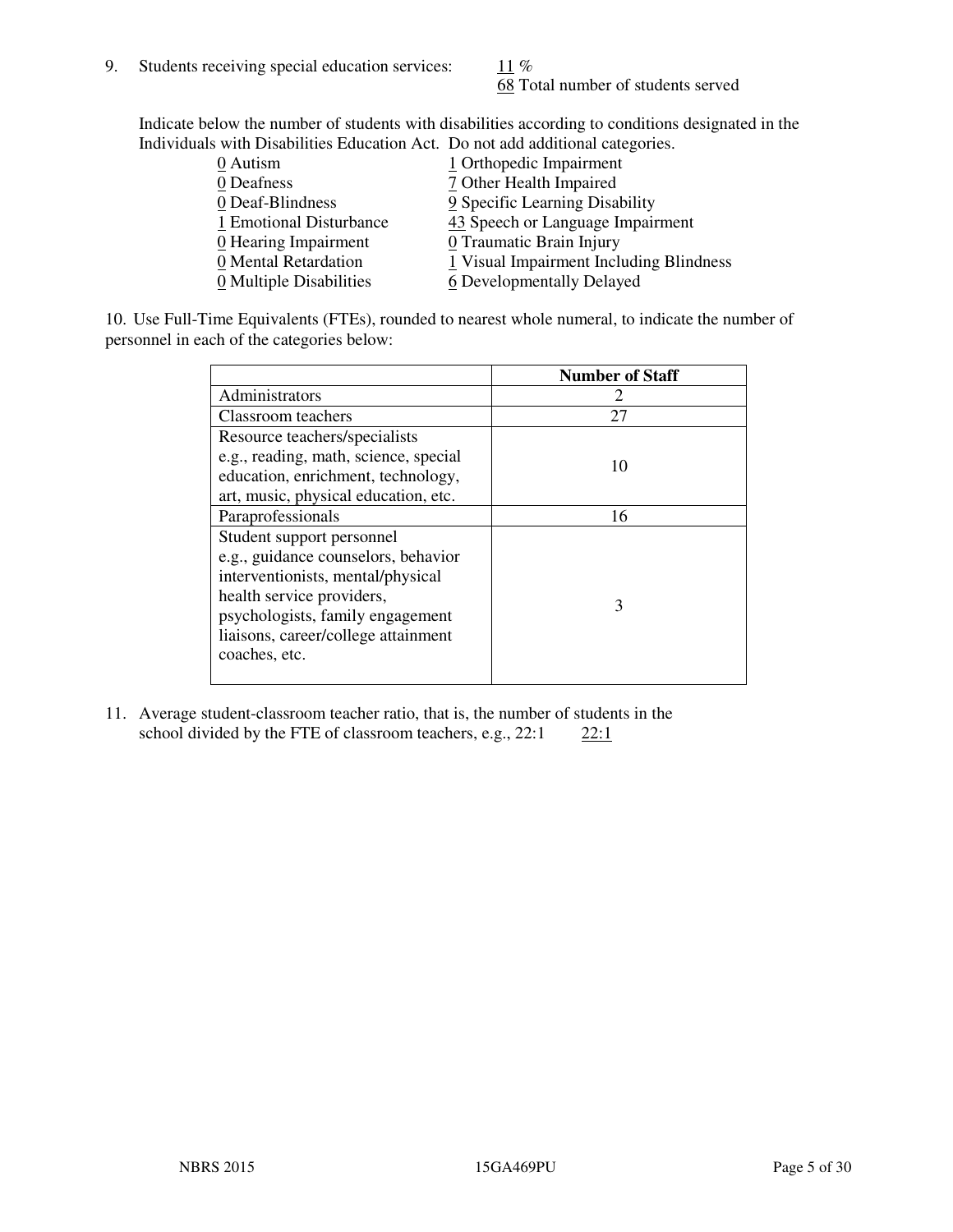12. Show daily student attendance rates. Only high schools need to supply yearly graduation rates.

| <b>Required Information</b> | 2013-2014     | 2012-2013       | 2011-2012 | 2010-2011 | 2009-2010 |
|-----------------------------|---------------|-----------------|-----------|-----------|-----------|
| Daily student attendance    | 97%           | 97%             | $77\%$    | 96%       | 97%       |
| High school graduation rate | $\gamma_{\%}$ | $\mathcal{V}_o$ | $0\%$     | 0%        | 0%        |

#### 13. **For schools ending in grade 12 (high schools)**

Show percentages to indicate the post-secondary status of students who graduated in Spring 2014

| <b>Post-Secondary Status</b>                  |       |
|-----------------------------------------------|-------|
| Graduating class size                         |       |
| Enrolled in a 4-year college or university    | በ‰    |
| Enrolled in a community college               | $0\%$ |
| Enrolled in career/technical training program | $0\%$ |
| Found employment                              | $0\%$ |
| Joined the military or other public service   | 0%    |
| Other                                         |       |

14. Indicate whether your school has previously received a National Blue Ribbon Schools award. Yes No X

If yes, select the year in which your school received the award.

15. Please summarize your school mission in 25 words or less: Rosemont stakeholders believe in the importance of building and nurturing relationships, having high expectations, providing effective and engaging instruction that requires higher-level thinking, and incorporating technology to develop positive, productive citizens.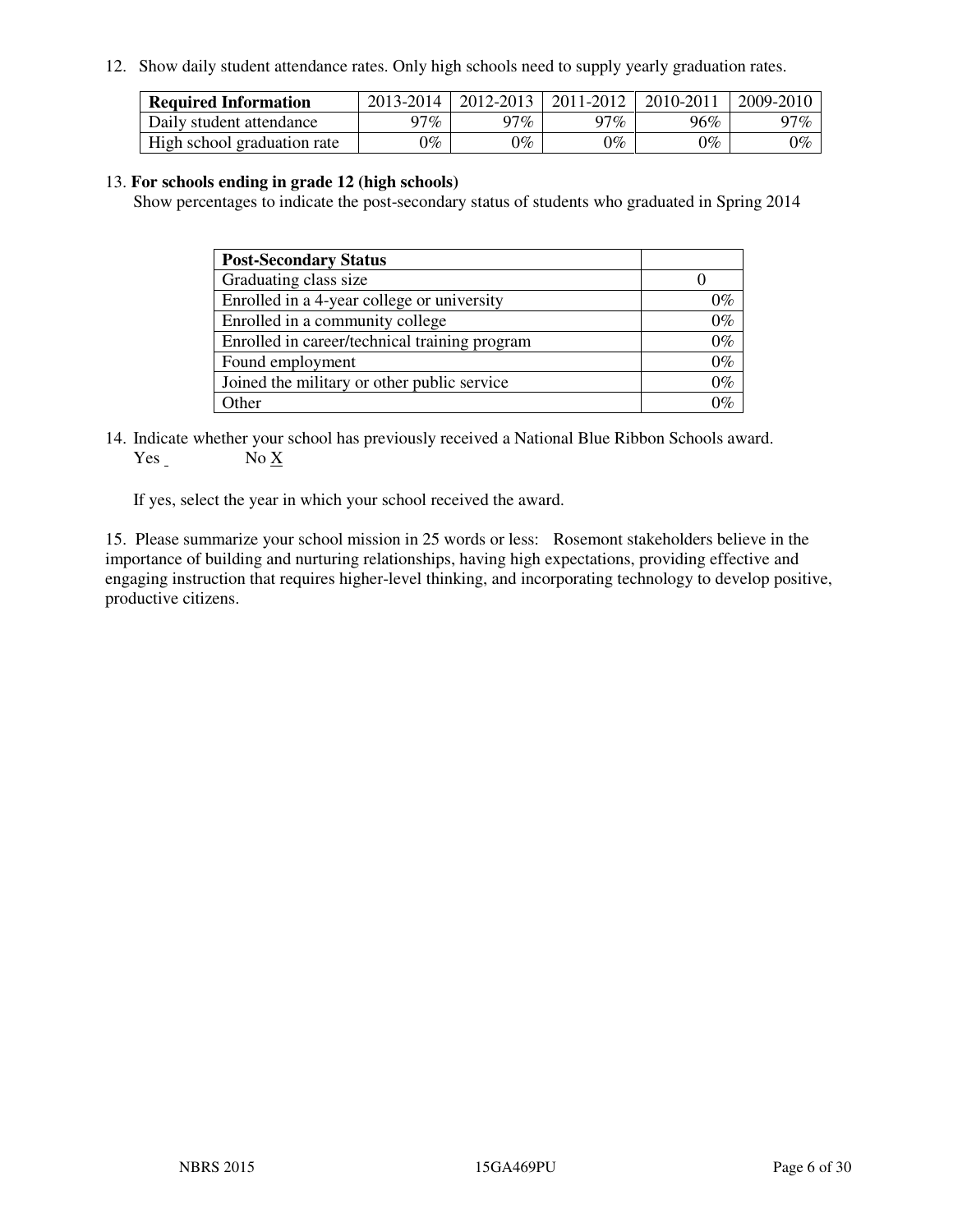# **PART III – SUMMARY**

Rosemont Elementary School is in the center of a rural community and has proudly served generations of students since 1924. The present school site was purchased from a well-known family who lived in a beautiful southern mansion adjoining the property. The home was known throughout the community as "the home of roses" thus it was recommended to name the school Rosemont Elementary School. The present Rosemont School building was completed in 1955 and has undergone three additions over the years. Rosemont Elementary gives the community a strong sense of pride and ties the people directly to our school each time they ride past and see the building as it steadfastly awaits a new generation of Rosemont community children.

Located in the southern part of Troup County, Rosemont Elementary School is outside the city limits of LaGrange. Our school can be found just off interstate 185 (Exit 43) that leads north to Atlanta and south to Columbus. The city of Pine Mountain along with the Callaway Gardens Resort, are located to the south of our elementary school. Our school serves approximately 608 students in pre-kindergarten through fifth grade. The average class size has increased from 20 students per class to 22.3 students per class this year. Classes are heterogeneously grouped based on race and gender. The school population is composed of 83% white, 9% black, 3% multi-racial, 3% Hispanic and 2% Asian. At this time, 50% of students qualify for free and reduced-price lunch, which identifies 301 of our students as economically disadvantaged.

Rosemont Elementary School has experienced rapid growth in the past few years adding approximately ten new classes to our school population. At this time, Rosemont has two lottery-funded Pre-K classes serving 44 students. We currently have four kindergarten classes, five first grade classes, five second grade classes, four third grade classes, three fourth grade classes, and four fifth grade classes. As growth continues to occur, Rosemont welcomes into its fold many new families who will add much to our community and school. We are excited about this opportunity to build new relationships as we all strive to provide the best possible education for all our children.

At Rosemont Elementary School, we live daily by our motto "With Children Our Focus". Our school provides a variety of programs to ensure the needs of all students are being met. One of our most essential offerings involves the monitoring of student progress through the Pyramid of Interventions. Our teachers, administrators, Tier 2 chairperson, and psychologist meet routinely at grade-level meetings to discuss and focus on student progress. At this time, we address the needs of all students from our advanced learner to our struggling learner. We also address language and articulation concerns as well as social, emotional and behavioral needs. A plan of action is constructed that includes the following: identifying the needs of the student, personnel to provide interventions whether acceleration or remediation, monitoring student progress, and setting of goals based on baseline data as well as an expected rate of progress.

Rosemont Elementary also strives to help our students grow and develop into positive and productive citizens. We have developed both leadership and recognition programs to help instill responsibility and pride in a job well done. Some examples of these programs are: School Council, Rosemont Ambassadors, Tiger Cub TV morning broadcast, RES Safety Patrol, Breakfast Crew, RES School Store, Student Recognition Day, Accelerated Reader Celebrations, Writing Wall of Fame, Author of the Month and Academic Bowl Team. We also provide a variety of club offerings for our students in order to expand on student interest. Club offerings include: AWIM Science Club, Art Club, Recycling Club, Fitness Club, Junior Master Gardening Club, Chorus, and Academic Bowl. Furthermore, Rosemont Elementary participates in numerous service projects to foster a sense of responsibility within our community. Some examples of student involvement include: GREEN Team Recycling Club, Salvation Army canned food drive, and Pennies for Toys.

High expectations for our students are communicated through our child-friendly code of conduct. Students are expected to follow our B4 Code of Conduct: Be Prompt, Be Prepared, Be Polite and Be Productive. This straightforward approach is the basis for all we do. Students are reminded daily on our morning broadcast and teachers apply these beliefs in their classrooms and throughout the school. These beliefs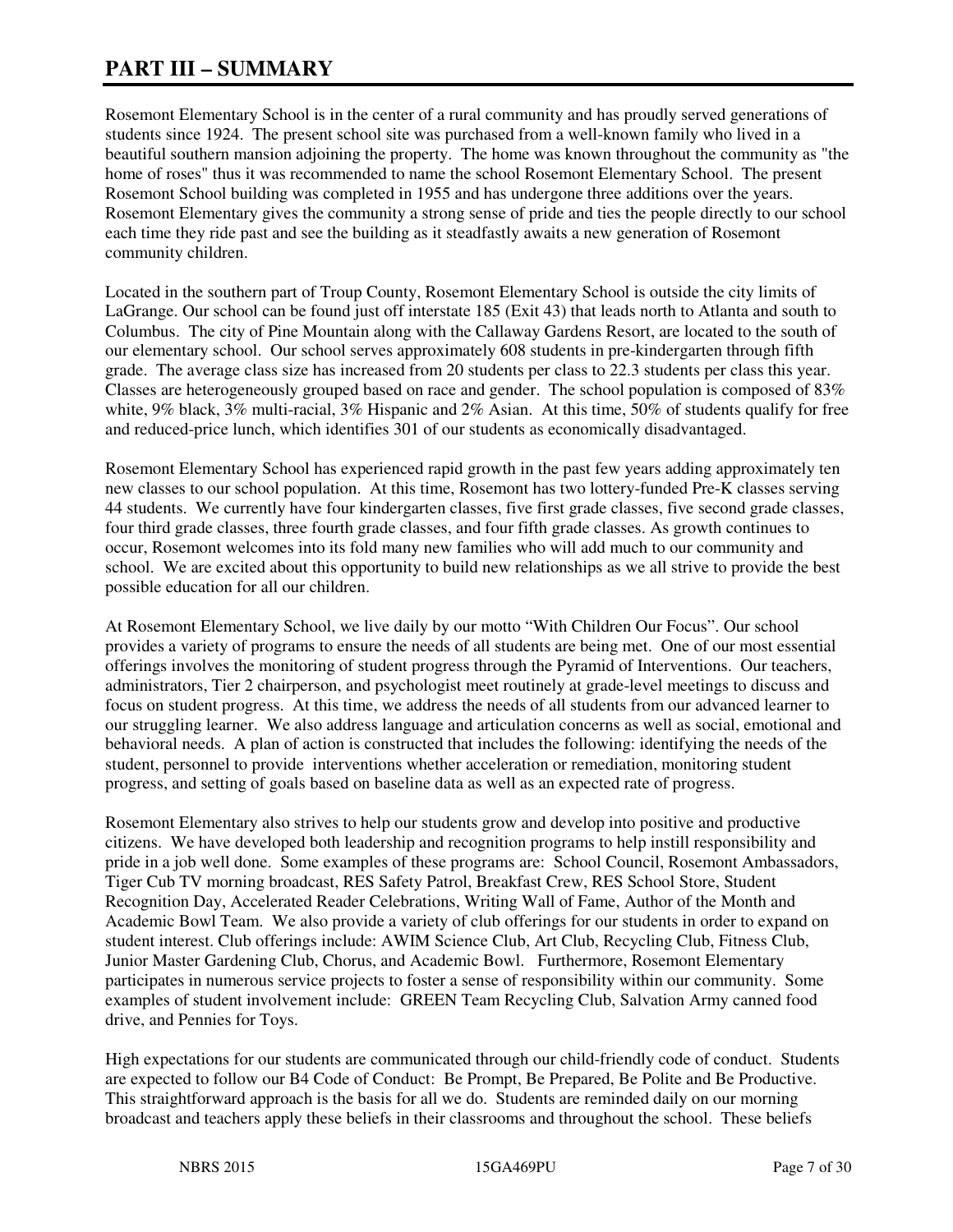teach our students self-respect and respect for others while also allowing them to grow in their understanding of individual rights and responsibilities.

Over the years, Rosemont Elementary has established many proud traditions that continue today. Many of these traditions are reserved for our fifth graders since it is the last year they will be attending our school. For example, every fifth grade class decides on a special art project they would like to complete and leave behind for our school. Some past projects include: a Georgia On My Mind display where each student designed their own ceramic tile, tablecloths with each child's handprint, and a mural of the solar system. If you visit our campus, you will see close to twenty fifth grade art projects displayed throughout our school. Another proud tradition involves our fifth graders' leaving behind their handprints and names in concrete on our walking trail. We want our students to always feel apart of Rosemont Elementary. We are a big part of their lives and we want them to always feel a connection to their elementary school. The handprints are a way for us to make them a part of the proud history of our school and we hope will mean a great deal to them when they return to Rosemont over the years. Finally, a fifth grade class picture is made in front of the school. The picture is framed and hung in our front lobby for the next school year as a way to honor our fifth grade class.

Another special tradition involves remembering former students, volunteers, and administrators who made a tremendous impact on our school. At the end of each school year, we honor current students who exhibit similar attributes such as The Polly Hutchinson Humanitarian Award, named for Rosemont Elementary's former principal and the Love of Life Award given in honor of two of our former students, Brandon and Christy Stancil. These awards have a very special meaning to our Rosemont family and they provide us the opportunity to remember those who had a positive impact on our school.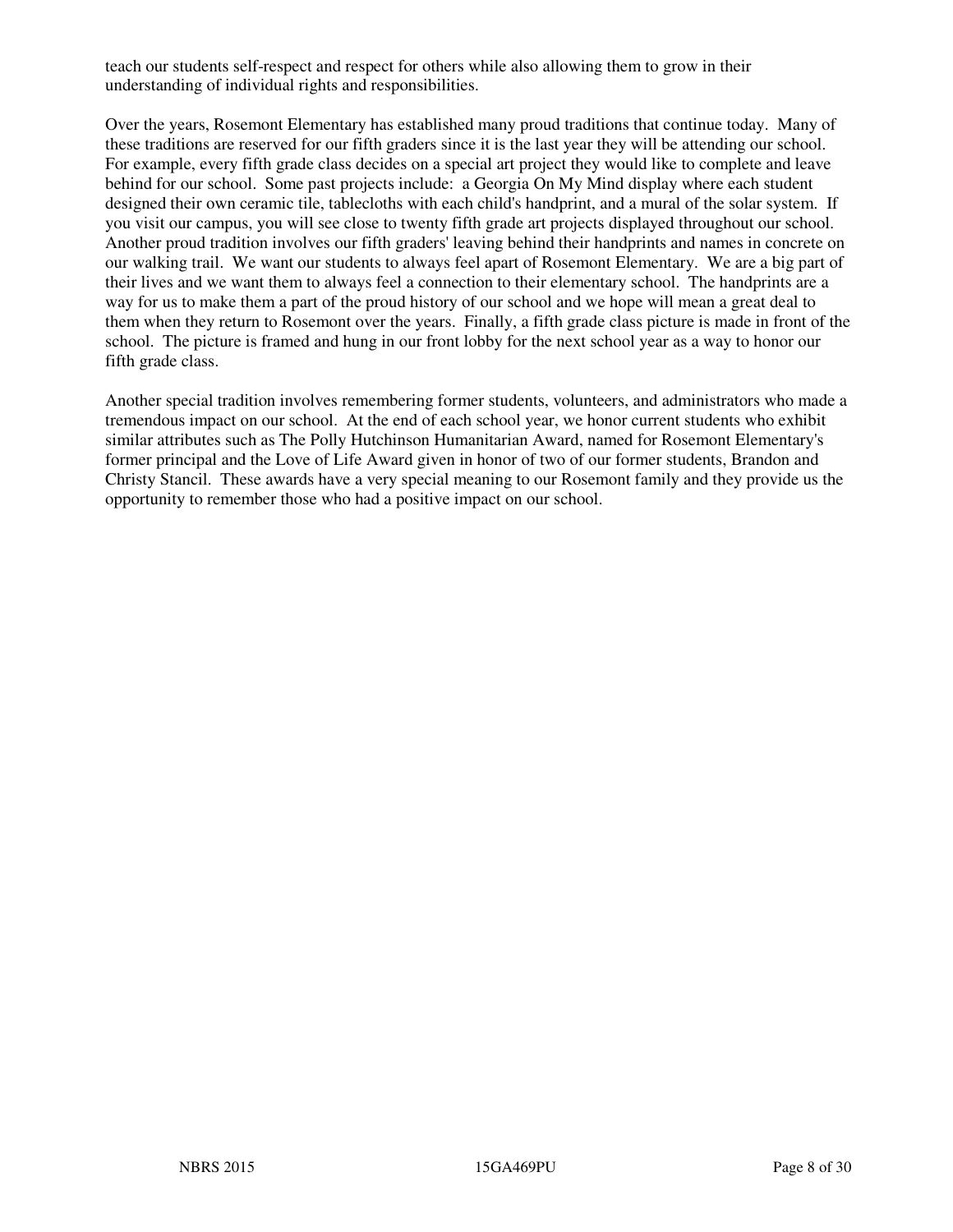# **1. Core Curriculum:**

At Rosemont Elementary School, our curriculum for all subjects is based on performance standards adopted by the state of Georgia. In reading/English language arts and mathematics, the adopted standards are Common Core Georgia Performance Standards (CCGPS). In science and social studies, the adopted standards are Georgia Performance Standards (GPS). To establish that all students are ready for success after high school, these standards establish clear, consistent guidelines for what every student should know and be able to do kindergarten through 12th grade.

Recently, the State Board of Education voted to rename the Georgia Performance Standards (GPS) the Georgia Standards of Excellence (GSE). The current implementation of CCGPS in English Language Arts (ELA) and Mathematics will continue until the end of the 2014-2015 school year. Beginning the 2015-2016 school year, the standards will be called the ELA and Mathematics Georgia Standards of Excellence (GSE).

In reading/English language arts, the K-5 Standards define what students should understand and be able to do by the end of each grade. Fundamentally, students in grades K through 5 are focused on developing comprehension strategies that will enable them to manipulate grade level texts and communicate effectively both in writing and in speaking. Students will begin to anchor their responses firmly to the text using specific and relevant evidence to support their answers. Students' analytical skills will extend to identifying main idea/theme, understanding character and plot development, and evaluating the impact of word choice. Additionally, students will identify elements in the text such as scenes and chapters, distinguish narrative voice, and make logical connections. A key component of these standards is the use of appropriate grade level text.

In mathematics, the K-5 standards are designed to achieve a balance among concepts, skills, and problem solving. The standards stress rigorous concept development and real-world applications while maintaining a strong emphasis on computational and procedural skills. At all grades, the standards encourage students to reason mathematically, to evaluate mathematical arguments both formally and informally, to use the language of mathematics to communicate ideas and information precisely, and to make connections among mathematical topics and to other disciplines. The standards provide clear expectations for instruction, assessment, and student work while also identifying the skills needed to problem solve, reason, communicate, and make connections with other information.

When teaching science and social studies, K-5 teachers are expected to incorporate literacy. The standards include: (1) Building knowledge through reading content-rich nonfiction, (2) Citing evidence from text, and (3) Providing opportunities to practice with complex text and building content vocabulary.

The Georgia Performance Standards for science are designed to provide students with the knowledge and skills for proficiency. The GPS are aligned to the National Research Council's National Science Education Standards. Technology is also infused into the curriculum. The Performance Standards guide instruction. They are written to include four major components: (1) The standards for Georgia science courses, (2) Tasks that students should be able to perform during or by the end of the course, (3) Samples of student work, and (4) Teacher commentary.

The Georgia Performance Standards for social studies were designed to develop an understanding of the history of the United States and our place in an ever increasingly interconnected world. It is essential that students understand their past and how that past influences the present day and the future. In addition, the reading of social studies related books should be an integral part of the elementary reading program.

Effective implementation of the CCGPS at Rosemont Elementary School requires support on multiple fronts, including strengthening teacher content knowledge, pedagogical skills, and contextualized tasks for students that effectively engage learners. In order to accomplish this, we utilize curriculum guides provided by the system to drive our instruction that address the state learning standards. Our school uses a website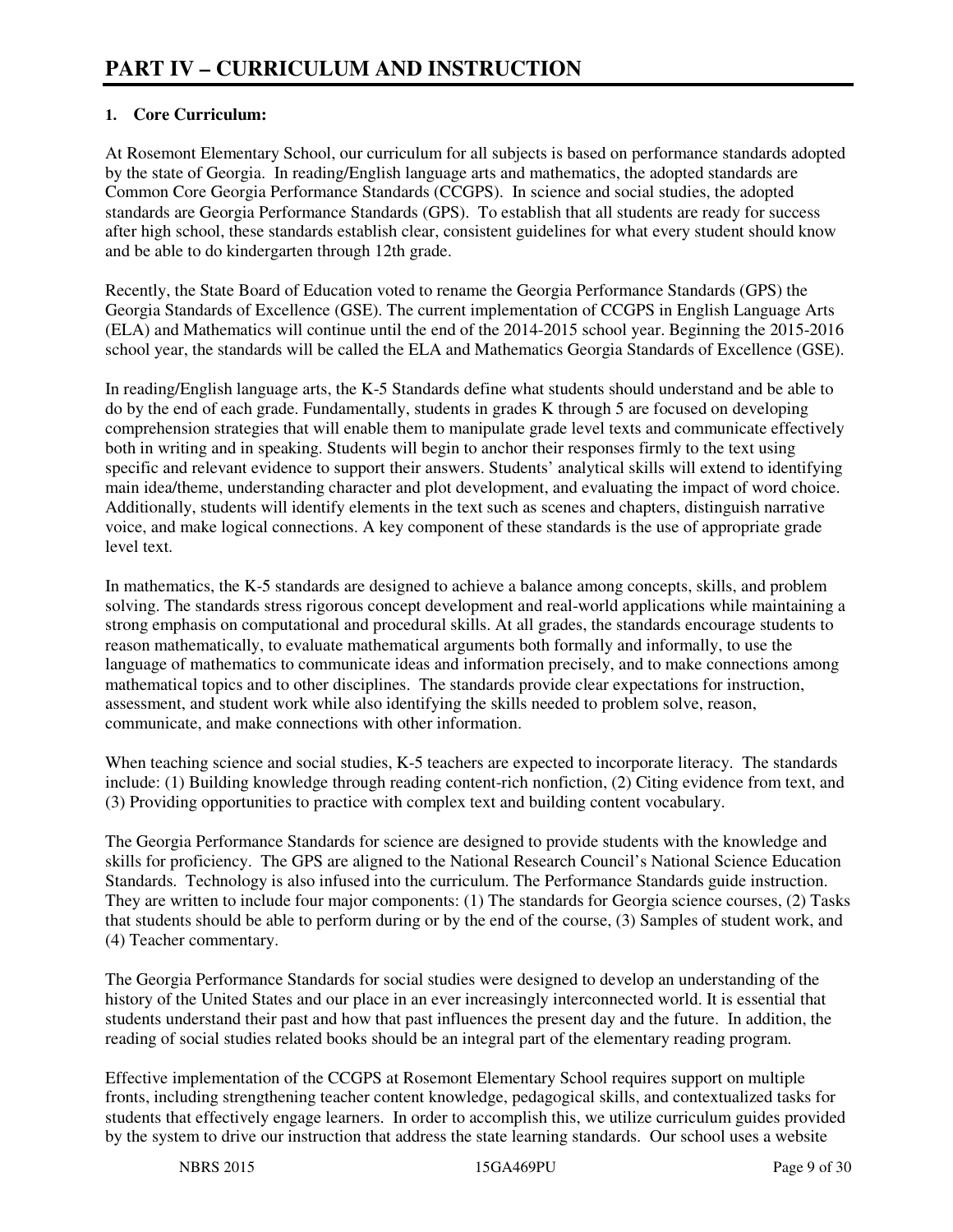provided by the district that houses best practices for implementation of instruction in each of the subject areas. The webpage is designed to be user-friendly, and is organized by grade level and subject. Each subject area includes curriculum maps that provide pacing guides, content knowledge, prior learning, best practices, tasks, and resources that are aligned to the standards in context, content, and cognition. The website also includes a scope and sequence available for vertical planning as well as other content-specific documents to help guide instructional planning. Furthermore, assessment examples that range in depth of knowledge (DOK) levels are included on the curriculum documents to assist teachers in creating formative and summative assessments that provide a clear picture of student progress.

Our school provides a variety of programs to ensure the needs of all students are being met. One of our most essential offerings involves the monitoring of student progress through the Pyramid of Interventions. Our teachers, administrators, Tier 2 chairperson, and psychologist meet routinely at grade level meetings to discuss and focus on student progress. At this time, we address the needs of all students from our advanced learner to our struggling learner. We also address language and articulation concerns as well as social, emotional and behavioral needs. A plan of action is constructed that includes the following: identifying the needs of the student, personnel to provide interventions (whether acceleration or remediation), monitoring student progress, and setting of goals based on baseline data as well as an expected rate of progress.

Georgia's Pre-K content standards were developed to provide a foundation for instruction in all Pre-K classrooms. They reflect current educational research and are aligned with Georgia's Performance Standards for grades K - 12. These standards can be used for planning instruction and assessing child growth and development. Content standards cover seven key curricular areas: Language and Literacy, Mathematics, Science, Social Studies, Creative Expression, Social and Emotional Development, and Physical Development. Both academic and school readiness indicators have shown Pre-K to have a positive impact on school success. At Rosemont, we have found students who attend Pre-K score an average of 7 points higher on the Lexia Basic Literacy Test and earning more points in the kindergarten readiness and letter and sound identification categories.

#### **2. Other Curriculum Areas:**

Due to the changes in the national economy, Rosemont Elementary School, like other schools in our system, has been forced to make hard choices and budget cuts. Despite the economic difficulties, we have remained committed to offering the children in our care a well-rounded education. Each student in kindergarten – fifth grade has a schedule that includes an additional curriculum area every day. The students rotate through five classes, which include music or visual art, physical education, technology, guidance/counseling, or media. Each student receives four semesters of technology, two semesters of music education, two semesters of visual arts education, two semesters of media, and two semesters of guidance/counseling.

The fine arts have been completely eliminated in many elementary schools in Georgia, but Rosemont continues to offer visual and performing arts to its students. As well as attending classes in those fields, students in grades 3-5 may participate in the after school chorus that performs for the school, the parents, and the community. Students in fourth or fifth grade may participate in our art club. Rosemont Art Club members compete in local art shows, and contribute pieces to Rosemont's permanent art collection, which is displayed in the halls of the school. Rosemont holds an annual art show, where every student (K-5) selects a piece of art to display for visiting friends and families.

Because physical education is an integral part every student's education, all Rosemont students have the opportunity to participate in a quality health and fitness program. The program includes the development of skills, cardiovascular fitness, muscular strength, endurance, and flexibility. They receive engaging instruction that includes the use of a wide range of developmentally appropriate activities. The lessons that students receive include adopting and maintaining behaviors that promote health, increase happiness, and reduce future health risks. Student fitness is measured at the beginning and end of every school year through the Fitness Gram. The students in grades four and five also have the opportunity to participate in our afterschool Fitness Club, with the purpose of developing a healthy way of life through exercise and thoughtful eating.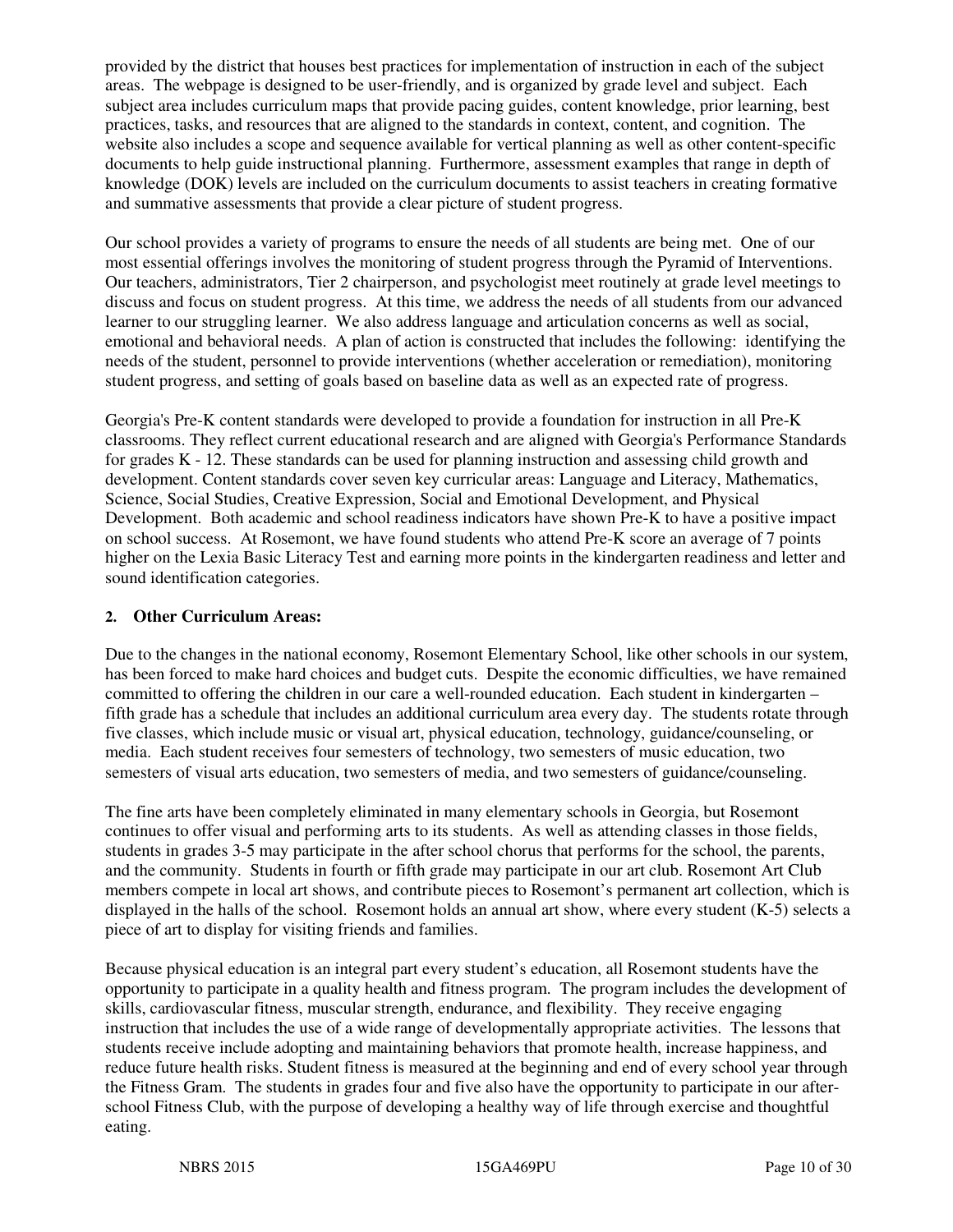Technology has revolutionized the way students create, collaborate, communicate, and learn. The technology classes that take place in our two computer labs allow students to practice skills that are being taught in the classroom. Teachers plan with the technology staff to align lessons, practice communication skills, and research topics. The technology classes make information and resources immediately accessible to learners. While that was always the case with textbooks, technology makes this information more easily searchable, richer with multimedia, and potentially of value beyond the classroom. Students are able to digitally create products that require their engagement and enhance their learning.

Our school counselor works with our students to help students set and achieve goals in three interrelated areas: academic development, career development, and personal or social development. A student's personal and social growth and development contributes to academic and career success. The use of the Second Step program helps students to identify their feelings and the feelings of others, learn to name their feelings, explore their emotions, and consider appropriate responses. Each year all students participate in a Career Education Week and enjoy a wide variety of visitors and presenters from the community who share their professional experiences. Many leadership opportunities are made available to the students through participation in student council, classroom ambassadors, community food drives, and fund-raising for nonprofit community projects.

Media classes are offered to Rosemont students to enhance classroom instruction. Early education grades participate in story time with the media specialist for the purpose of experiencing the pleasure of reading. Older elementary students learn skills that include locating information, accessing articles from periodicals, and utilizing available databases. Students are encouraged to set reading goals, and celebrate when that goal is met.

According to research, other curricular activities offer opportunities for students to learn the values of teamwork, responsibility, diversity, and a sense of belonging. The classes use a variety of teaching modalities, and support different types of learners. The extracurricular activities at Rosemont provide a channel for reinforcing the lessons learned in the classroom, while offering the students an opportunity to apply those same lessons. These regularly scheduled classes may increase students' sense of engagement and attachment, and thereby decrease the likelihood of school failure. The extracurricular classes support not only our school mission, but our district mission as well.

#### **3. Instructional Methods and Interventions:**

Rosemont Elementary School teachers utilize a variety of instructional approaches to meet the needs of their students. Teachers have been asked to focus on two areas in need of improvement. First, they are expected to utilize some form of instructional technology when teaching their lessons. This may vary from using an interactive flip chart to using their voter response devices for progress monitoring. Secondly, classroom instruction should focus on engaging students.

Classroom lessons always begin by focusing on the essential question or questions for the day. In order to promote engagement, teachers utilize an activating strategy in order to make learning relevant to the students. When beginning a new concept or skill, teachers may pre-test students or question students to gain knowledge about what students may already know. On a day to day basis, Rosemont teachers vary their classroom instruction from delivering explicit, direct instruction on a strategy or skill to providing students with opportunities to practice their skill with teacher guided practice or in a small group or with a partner. After initial instruction, the teacher serves as a facilitator answering student questions and guiding their learning through an assignment, task, or project. As the facilitator, the teacher monitors student progress and understanding. If a misunderstanding occurs or if further skill development is needed, then the teacher provides differentiated group assignments based on student performance. The group needing further instruction and/or practice works with the teacher in a small group setting. The remaining groups are given grade level and/or challenging assignments based on their classroom performance. Teachers are also able to differentiate student learning during small group reading and math providing both remedial and accelerated learning as well as extended learning for more advanced students. Our teachers are keenly aware of the importance of monitoring student progress effectively using both informal and formal assessments and providing students with timely, specific and constructive feedback about their learning.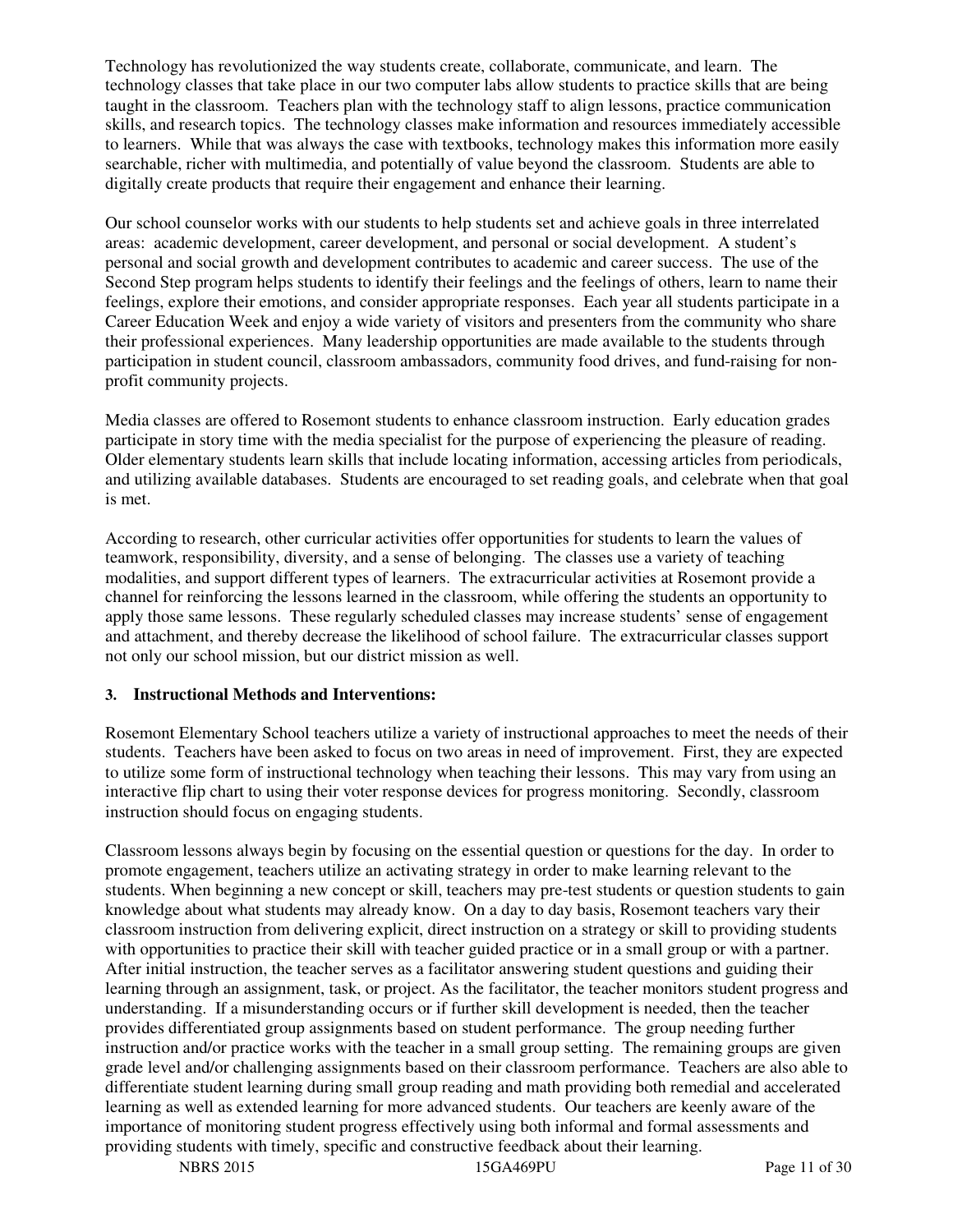Differentiated learning groups are utilized to meet the needs of all learners. For example, when teaching about decomposing numbers in kindergarten, the teacher utilized a checklist to monitor student understanding. Based on performance, students were divided into three differentiated groups and given tasks that were at their instructional level. The advanced learners were decomposing the number twelve using two domino cards. The on grade level group was decomposing the number ten using two dominoes. The below grade level group was still using one domino to decompose the number ten. They were all working on decomposing numbers, but at varying levels of difficulty.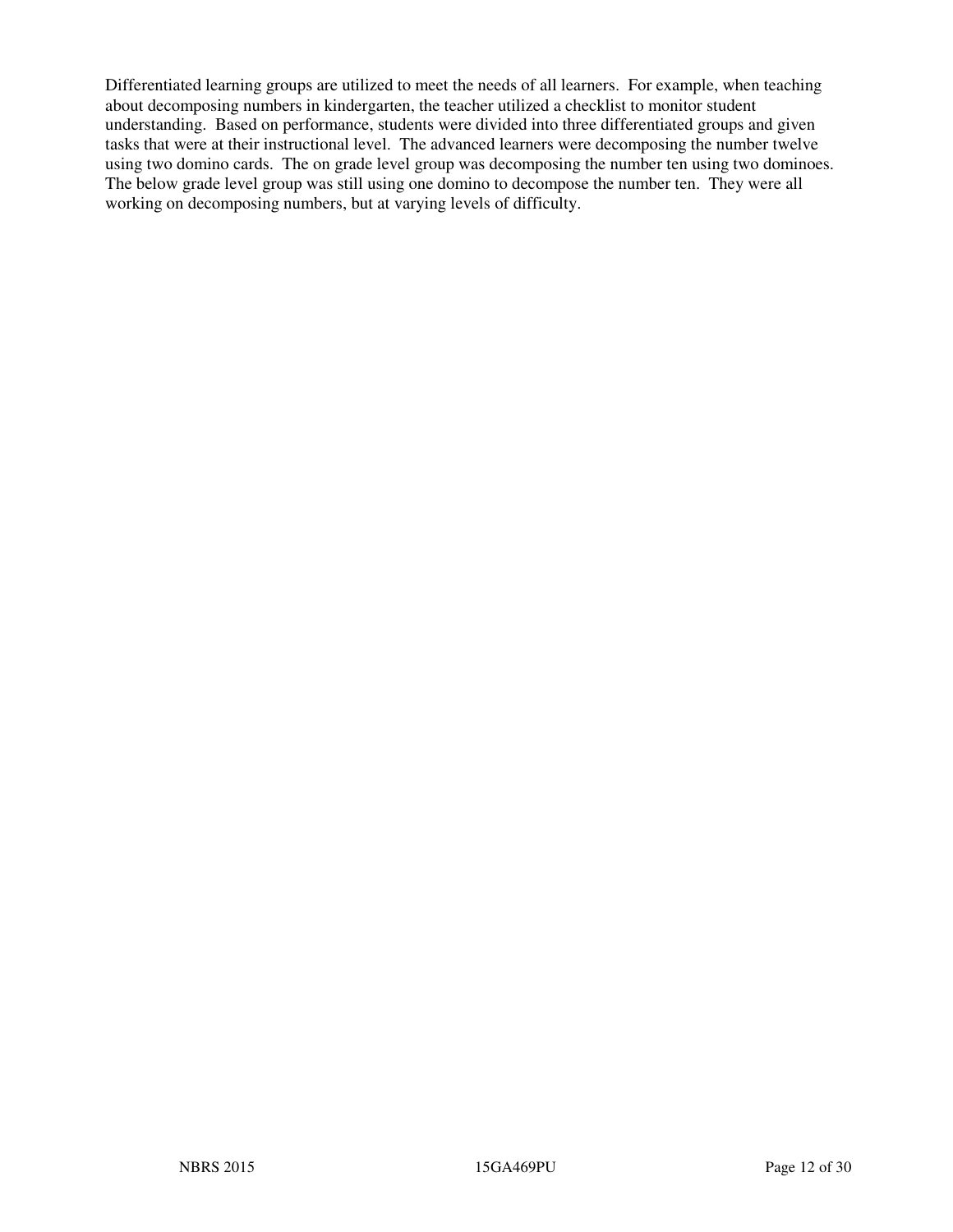#### **1. Assessment Results Narrative Summary:**

Rosemont Elementary has made continuous improvements in our academic performance in the areas of reading, language arts, and math. Based on recent data, Rosemont has shown gains in all three subjects and in all subgroups over the past several years.

Performance trends indicate our greatest gains have occurred in the area of mathematics for grades 3 - 5. Data indicates that Rosemont was able to close the achievement gap between the all students subgroup and the economically disadvantaged subgroup while steadily increasing the number of students exceeding standards in mathematics. Our third grade made the most growth over this time period steadily increasing proficiency levels from 84% to 96% while also increasing exceeds levels from a dismal 33% to 61% over the same time period. An achievement gap was noted at the advanced or exceeds levels between the all student and white subgroups and the economically disadvantaged subgroup that was especially evident in our fourth grade. In order to close this achievement gap, teachers utilized higher order thinking skills to increase the understanding of mathematical concepts through the use of open-ended questioning, modeling, role playing real-life math problems and think alouds. The use of daily math journals focused on incorporating relevant problem solving and higher order thinking skills to increase mathematical reasoning. An emphasis was placed on teaching math vocabulary by utilizing picture vocabulary cards, songs, and spiral review in order to decode word problems. Preview teaching or accelerated learning through spiral instruction was utilized daily through morning work and the math board. Teachers also followed the "10- 24-7" model to help build long-term memory of how to solve problems.

Performance trends indicate a steady increase in both proficiency and advanced/exceeds levels in the area of Reading / ELA for grades 3 - 5 in all subgroups. However, an achievement gap does exist between the white subgroup and the economically disadvantaged subgroup in grade 5 as well as the all student and white subgroup and the economically disadvantaged subgroup in grade 4. The gaps have been steadily closing, but data shows we still have work to do. In order to close this achievement gap, we stressed the importance of vocabulary acquisition and using both linguistic representations through drama, songs, games, narrative chains, and word walls and non-linguistic representations by drawing pictures, generating mental pictures, using a variety of graphic organizers, and using kinesthetic activities that require movement and games. We also focused our efforts on utilizing higher order thinking skills to increase reading comprehension through the use of open-ended questioning, summarizing while reading, predicting, activating prior knowledge, scaffolding, making connections, and think-alouds. Furthermore, we integrating literacy skills across the curriculum and across all subject areas and implemented reading and writing notebooks in fourth and fifth grades.

For the past five consecutive years, Rosemont has performed above the state average in every content area tested on the CRCT in grades 3 - 5. Rosemont Elementary School has earned state recognition as a High Performing Exemplary School for the past three years as well as a High Progress School in 2012. In 2011, Rosemont Elementary was named a Georgia School of Excellence for Greatest Gains in Student Achievement. We are proud of the progress we have made, but we understand the need for continuous school improvement. Stakeholders at Rosemont Elementary School have identified three areas we are striving to improve over the next three years. Faculty and staff are committed to addressing these areas through ongoing professional learning. Areas identified are: (1) Continued growth in the use of instructional technology to increase student engagement and enhance learning, (2) Ensure depth of knowledge (DOK) in lessons with the use of higher order questioning, and (3) Enhance learning in the areas of science and social studies through the use of research-based strategies.

#### **2. Assessment for Instruction and Learning and Sharing Assessment Results:**

At Rosemont Elementary School, we utilize a variety of assessment data to analyze and improve classroom instruction as well as student and school performance. Teachers continually disaggregate assessment data. Some examples include: (1) At the beginning of each academic school year, teachers use the data from the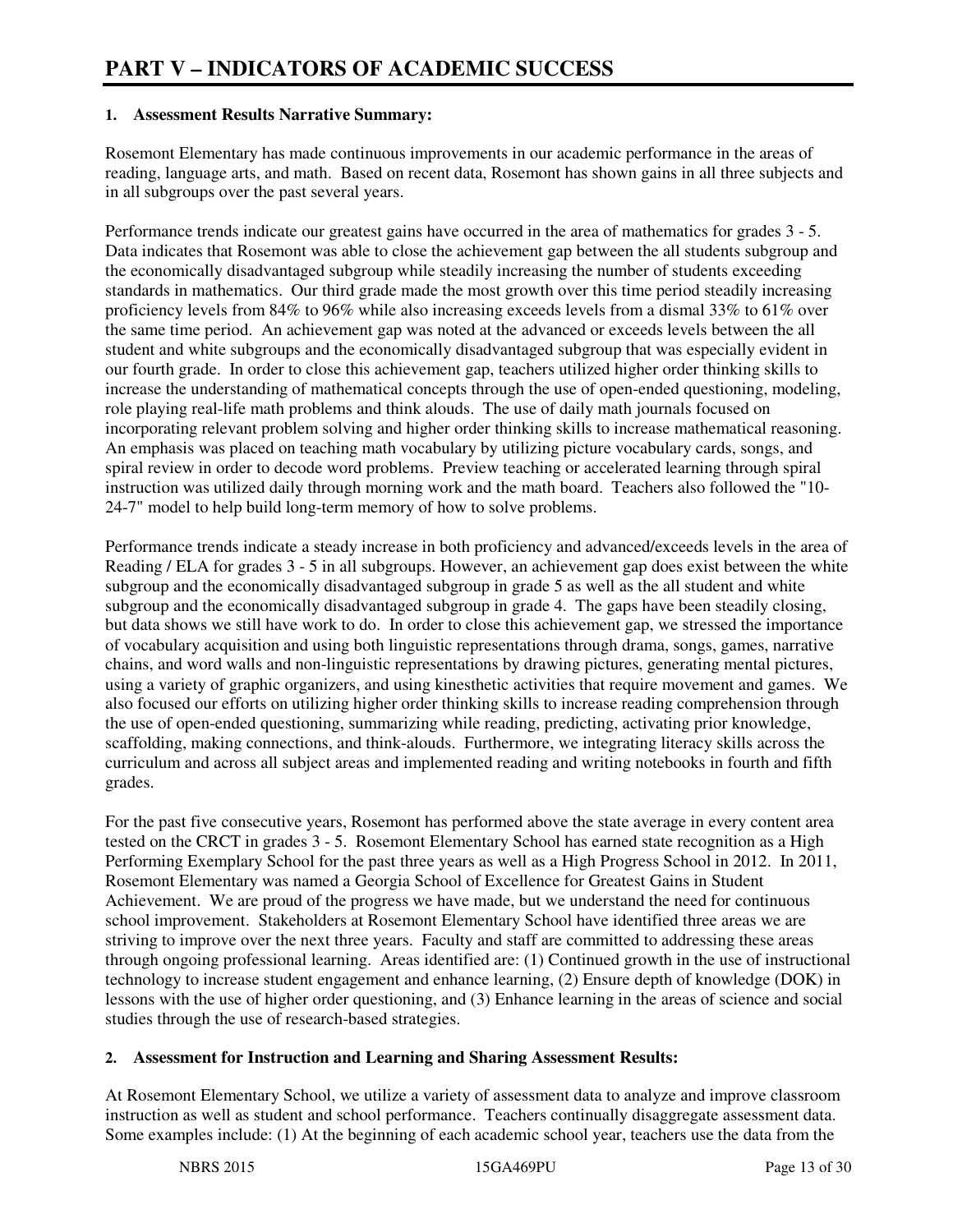previous year's state assessment and from local benchmark tests in order to identify standards in need of improvement and to plan appropriate instruction. (2) During grade level and leadership team meetings, assessment data is discussed and strategies for differentiated instruction are planned. (3) A variety of formative and summative assessment data is disaggregated (e.g., CRCT, GKIDS, ThinkGate benchmark pre and post tests, Lexia scores, teacher made tests, and reports from various computer software programs). (4) Following each grading period, teachers develop remediation plans for students who are making failing grades or for students who do not pass the benchmark assessments. (5) Student assessments/probes completed through the Response to Intervention (RTI) and Student Support Team (SST) processes are recorded, graphed and analyzed to measure student progress so individual students who are experiencing academic or behavioral difficulties can receive the necessary support. (6) Processes for disaggregating school, classroom, teacher, and individual student data are frequently monitored.

In kindergarten, teachers utilized the GKIDS (Georgia Kindergarten Inventory of Developing Skills) to assess student growth and performance. GKIDS is based on the Georgia Performance Standards for Kindergarten. Teachers can make naturalistic observations and use these observations to provide information about the level of instructional support needed by students entering kindergarten and first grade. Ongoing assessments throughout the kindergarten year enable teachers to plan instruction based on the needs of individual students. GKIDS provides reliable data that is one indicator of a child's readiness for first grade.

The bulk of needs assessment data considered in the creation of the school improvement plan involves student achievement data. CRCT, benchmark, and Lexia data is disaggregated and used by staff members to determine sub-group trends as well as individual student needs. Once the data analysis is complete and academic strengths/weaknesses determined, staff members agree upon S.M.A.R.T. goals for the year and then write action plans to address identified needs in order to meet those goals. Specific Needs Assessment data used to create this plan by teachers for the upcoming school year can be found in the Rosemont Elementary School improvement plan data file.

The ongoing assessment of student achievement and communication of assessment results are available to parents through mid-term progress reports and report cards. Progress reports are sent home every four and one-half weeks, and report cards go home every nine weeks. Teachers communicate directly with parents through telephone calls, newsletters, notes sent home in planners, and email as they monitor student progress. State brochures about testing and interpreting results are sent home, as is information on how to access practice questions for the new state-wide Georgia Milestones Assessment System. Parent conferences are scheduled on designated days, as well as, when the need arises for individual students. Parents may request conferences at any time.

Furthermore, Rosemont Elementary School utilizes the annual fall Title I meeting, Open House, home visits, parent workshops, PTO and School Council meetings, and the Student Handbook to provide parents timely verbal and written information concerning individual assessment results; the interpretation of those results; a description and explanation of the school curriculum; the assessments used to measure student progress; and the proficiency levels students are expected to meet.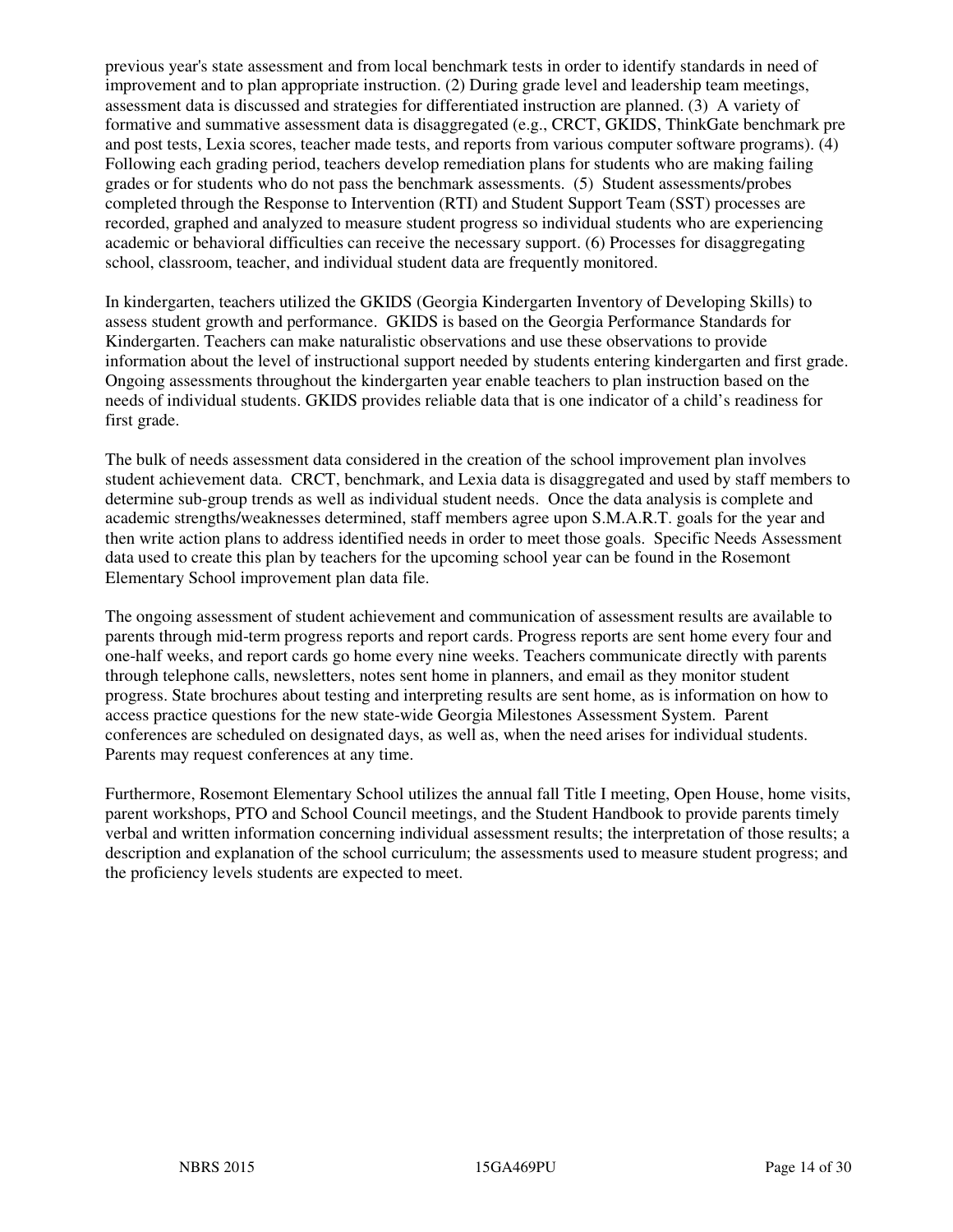#### **1. School Climate/Culture**

School climate refers to the quality and character of everyday school life – the "culture" of a school. At Rosemont Elementary, we see school climate/culture as one of the strongest indicators of our success. Our sustainable, positive school climate fosters development of future citizens and creative student learning, which are essential elements for academic success, career-readiness and overall quality of life.

Our school strives to help our students grow and develop into positive and productive citizens. We have developed both leadership and recognition programs to instill responsibility and pride. Some opportunities for these are: School Council, Rosemont Ambassadors, Tiger Cub TV morning broadcast, RES Safety Patrol, RES School Store, Student Recognition Days, Accelerated Reader Celebrations, Writing Wall of Fame, Author of the Month, and the Academic Bowl Team. Furthermore, Rosemont Elementary participates in numerous service projects to foster a sense of responsibility within our community. We strive to better our community and world by involving students in the GREEN Team Recycling Club, Salvation Army canned food drive, and Pennies for Toys (raising funds for Christmas to provide for underprivileged families in our community).

The expectations for our students are communicated through our child-friendly code of conduct. Students are expected to follow our B4 Code of Conduct: Be Prompt, Be Prepared, Be Polite, and Be Productive. This straightforward approach is the basis for all we do. Students are reminded daily on our morning broadcast and teachers apply these beliefs in their classrooms and throughout the school. These beliefs teach our students self-respect and respect for others while also allowing them to grow in their understanding of their individual rights and responsibilities.

Our school culture also creates an environment where our teachers feel valued and supported. One example of this is the School Leadership Team. The team comprises a representative from each grade level/department within our school. The team meets regularly with our administration to focus on school improvement and discuss pertinent topics. The members of this team are encouraged to share both positive and negative feedback in order to make sure all views are valued. Another example of support is vertical planning. Each teacher is required to meet with subject area teams and each grade level is required to meet with teams below and above them in order to discuss expectations and review curriculum to close any gaps that may exist from one grade level to the other. This type of support creates an environment in which the teachers know that their thoughts, opinions, and ideas are valued and held in high importance.

The dedication of our administration, faculty, staff, and students should be commended for providing an environment where everyone feels respected, valued, and safe. This type of school culture fosters individual growth and creates a positive environment that allows for and expects success.

#### **2. Engaging Families and Community**

Research has shown that parents play a critical role in the development of a child's education, and parent involvement in schools has positive effects not only on the children, but also on teachers, administration, and the overall school/learning environment (Rose, Gallup & Elam, 1997). In recognition of the positive benefits of parent involvement in school, Rosemont Elementary School has developed and initiated a Teacher-Parent-Student Compact, a voluntary agreement between the school, the home, and the child, that defines goals, expectations, and shared responsibilities of each partner for student learning.

Involving parents in elementary school activities is generally successful, but there are many parents of struggling children that do not get involved. In order to increase participation and inform parents about school events, the faculty and staff have identified ways to enhance communication and build relationships. First, we begin the school year providing a parent-student handbook/calendar to every family at registration. This handbook outlines all the calendar of events for the school year so parents may plan ahead to attend school functions. Next, we host an annual parent meeting at the beginning of the school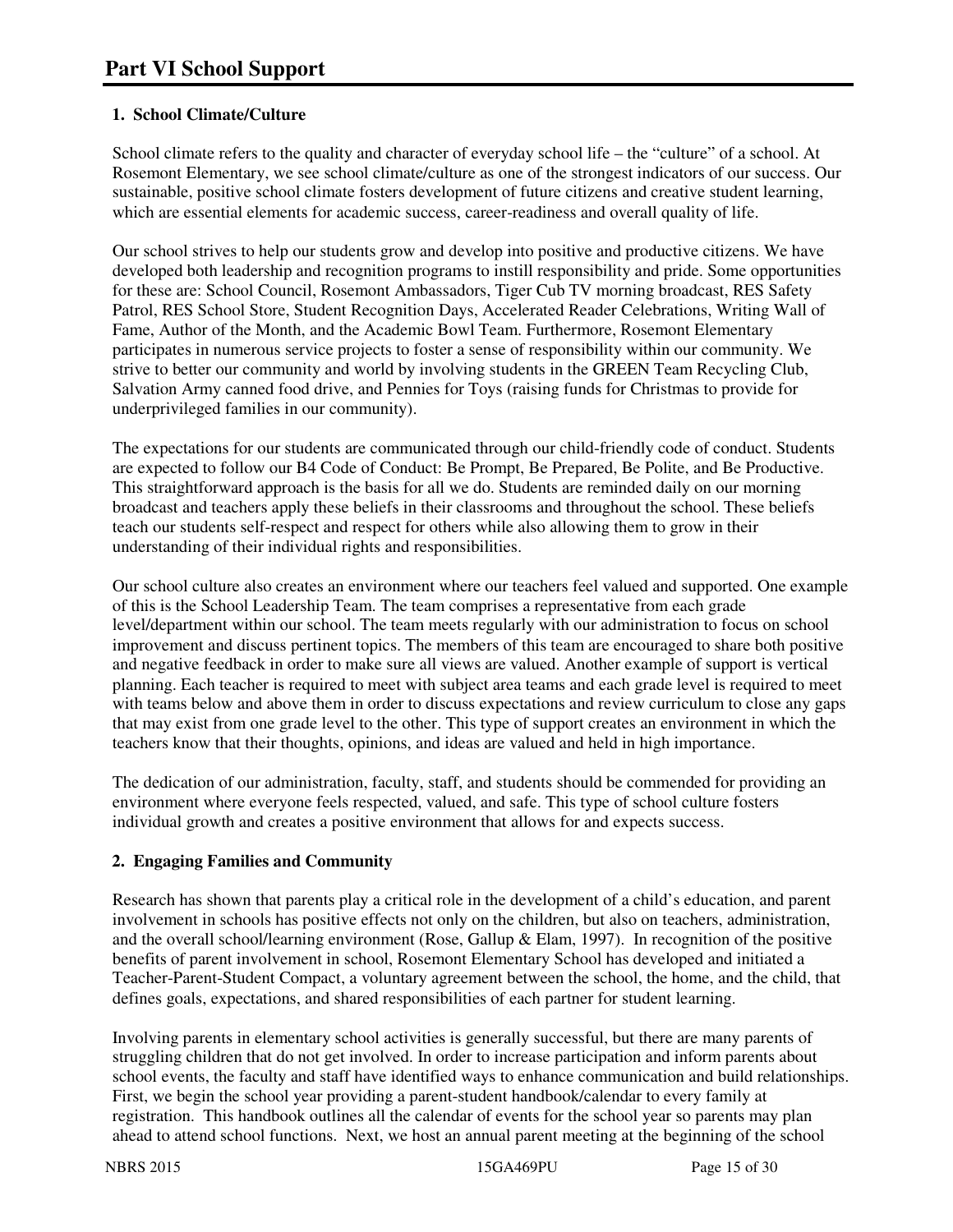year to discuss the school's involvement in and benefits of the Title I Program, Title I requirements, and parents' rights to be involved in the program. We utilize the school's Title I Family Liaison to provide timely assistance to parents. As a school, we offer a variety of parent workshops during the year, using flexible scheduling for mornings and evenings. In order to identify the workshops needed, we use a needs assessment to determine the topics and times for parent meetings/workshops throughout the year. We also provide additional services such as transportation and childcare to make attending a parent workshop possible for our families. Our Title I Family Liaison also makes home visits when needed to encourage parental involvement and to help families in need.

One of the most important ways to engage families is to maintain communication between home and school. It is essential to encourage parents to visit the school or attend school events. The use of weekly folders and a One Call text and/or email helps our school to promote upcoming events such as PTO Open House, parent workshops, Grandparents' Day, book fairs, Fall Festival, Field Day, and Recognition programs. Another way we try to engage and involve families is by providing parents with a list of the many ways they can volunteer at Rosemont. Some ways parents can volunteer are: serve on a school committee, be a guest speaker on Career Day, mentor or tutor a student, etc.

Another important component is engaging our community to help with student success and school improvement. We currently have two churchs, twenty business partners, and two institutions for highereducation working with our school in some capacity.

We are extremely proud of the relationships we have built with our families and community. Recently, we were able to salute these very important people by hosting a breakfast and appreciation program for our Rosemont volunteers, school council members, and business partners.

#### **3. Professional Development**

Rosemont Elementary School understands the importance of quality professional development that improves teacher content knowledge and pedagogy, as well as increases student achievement. Student achievement data on state assessments, assessments by teachers and administrators who evaluate teacher and student performance, teacher evaluations and other surveys, leadership team/ grade-level input, as well as individual sessions, all contribute to the needs assessment to accurately reflect the most appropriate professional development.

Rosemont Elementary School's professional development activities are aligned with the state's academic content, Georgia Performance Standards (GPS), and student achievement standards (GKIDS/CRCT). This allows the instructional focus to remain on the achievement of all students.

High impact, research-based professional development activities are implemented with the expectation that they will have substantial, measurable, and positive impacts on academic achievement. Several on-going staff development activities center on Learning Focused Schools, Effective Schools Research (Assessment), Implementation of the Georgia Performance Standards, and Response to Intervention, as well as the content areas of reading and math.

The faculty and staff have numerous opportunities for continued professional learning for both enhancement and remediation throughout the year. Opportunities include: district and school level offerings, college course, West Georgia RESA classes and workshops, grade-level meetings, and visits to other classrooms and schools to observe examples of "best practices."

Through the use of student achievement data results, teacher surveys, and direct teacher input, Rosemont Elementary School has identified professional learning needs for the upcoming school year and has written an action plan that stipulates what professional learning the staff will participate in, as well as the timeline for completion of Professional Learning activities and the funding source for each activity undertaken.

Page 16 of 30 The professional development activities provided by our school focused on our School Improvement Plan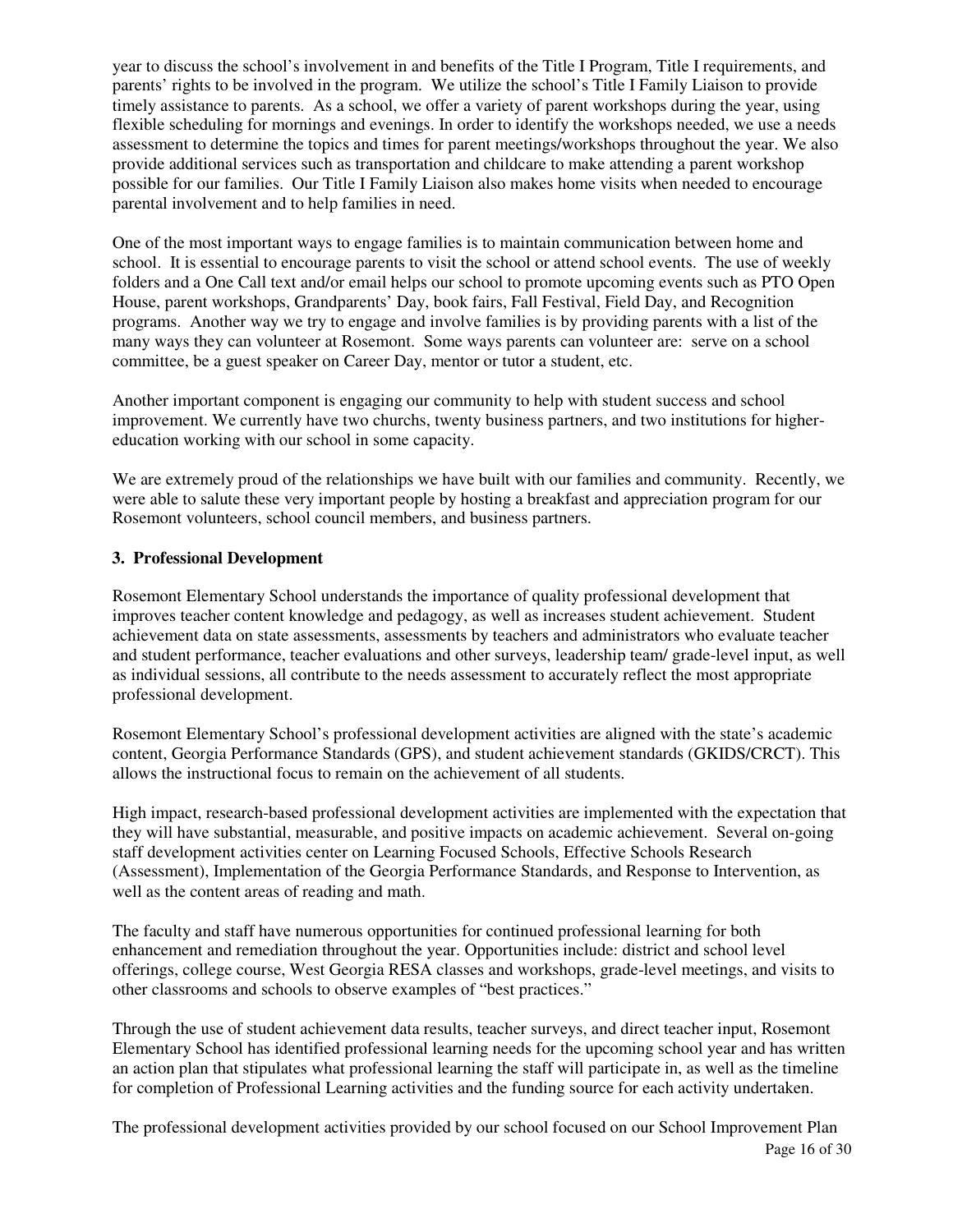and our identified needs as a faculty. Professional learning included: (1)Promethean Planet Training with Kylee Moose, (2)Instructional Technology Trainings focusing on Use of Voter Response Devices, (3) Google Docs Training, and (4) Chromebook Training. The use of technology has increased for two reasons. First, we have grade-level trainers available to provide teacher support. Secondly, teachers are required to use technology in their classroom and administrators will be documenting technology use during their walkthroughs and formative assessments. The increased use of technology has led to students being more engaged in their learning. Our system-level academic coaches provided training on implementation of our new Guiding Reading Program focusing on nonfiction readers, and Math focusing on benchmark data and writing constructive responses. With a new evaluation instrument, Teacher Keys Effectiveness System (TKES), our school system focused professional learning for teachers on Differentiation and Assessment Training with Dr. Georgia Evans. Reading and ELA teachers also attended a Georgia Milestones Assessment System overview with Dr. Dawn Bennett focusing on components of the assessment such as writing constructive responses.

With administrators, professional learning encompassed TKES & LKES Training and SLDS Training focusing on student growth models and GoFar which provides examples of the types of questions that will be used on the Georgia Milestone Assessment. After administrators received their training, they redelivered the information to all teachers at a faculty meeting.

#### **4. School Leadership**

The leadership philosophy at Rosemont Elementary School reflects the school motto "With Children Our Focus." Our entire faculty recognizes the importance of knowing every child and developing relationships with our students as well as their families. Building and nurturing relationships is a top priority at Rosemont and research supports our commitment as an important factor in developing effective schools and improving outcomes for students. Our guidance counselor as well as our Title I Family Liaison have been instrumental in helping to build relationships with families who are in need or in crisis. The support they have given to these families has been invaluable and has helped our most disadvantaged children be able to focus on learning. Our School Leadership Team has also worked with school leaders to create a formal plan for assigning an advocate to every child at Rosemont Elementary School. School leaders work to promote the success of all students by developing, advocating, and sustaining an academically rigorous, positive, and safe school climate for all stakeholders.

Furthermore, school leaders effectively gather, analyze, and use a variety of data to plan and make the best decisions for our school. For example, in order to meet the needs of all third and fourth grade students, our school leaders provided teachers with an effective scheduling model using EIP teachers. This scheduling model allowed all students to receive small group reading and math at their instructional level while also providing whole group instruction on grade level Common Core Georgia Performance Standards. Based on student data from our probes, weekly assessments and benchmarks, teachers were able to provide differentiated instruction focusing on areas of need. By meeting the individual needs of our students, we are able to provide opportunities for all students to be successful.

The principal and instructional specialist foster the success of all students by facilitating the development, communication, implementation, and evaluation of a shared vision of teaching and learning that leads to school improvement. With the new teacher and leader evaluation system in Georgia, the role of the principal has undergone a much needed change. Making time in classrooms a top priority for administrators. As the instructional leader of the school, an increase of time in classrooms has allowed the principal to focus on the teaching and learning that is taking place. The use of timely and specific feedback to individual teachers as well as to the entire faculty on areas in need of school improvement has led to improved classroom instruction.

The school leaders foster the success of all students by supporting, managing, and overseeing the school's organization, operation, and use of resources. Rules and policies have been established to ensure a safe, secure, efficient, and orderly facility and grounds. When problems arise, school leaders deal with those problems in a timely, consistent, and effective manner. School leaders gather information and data to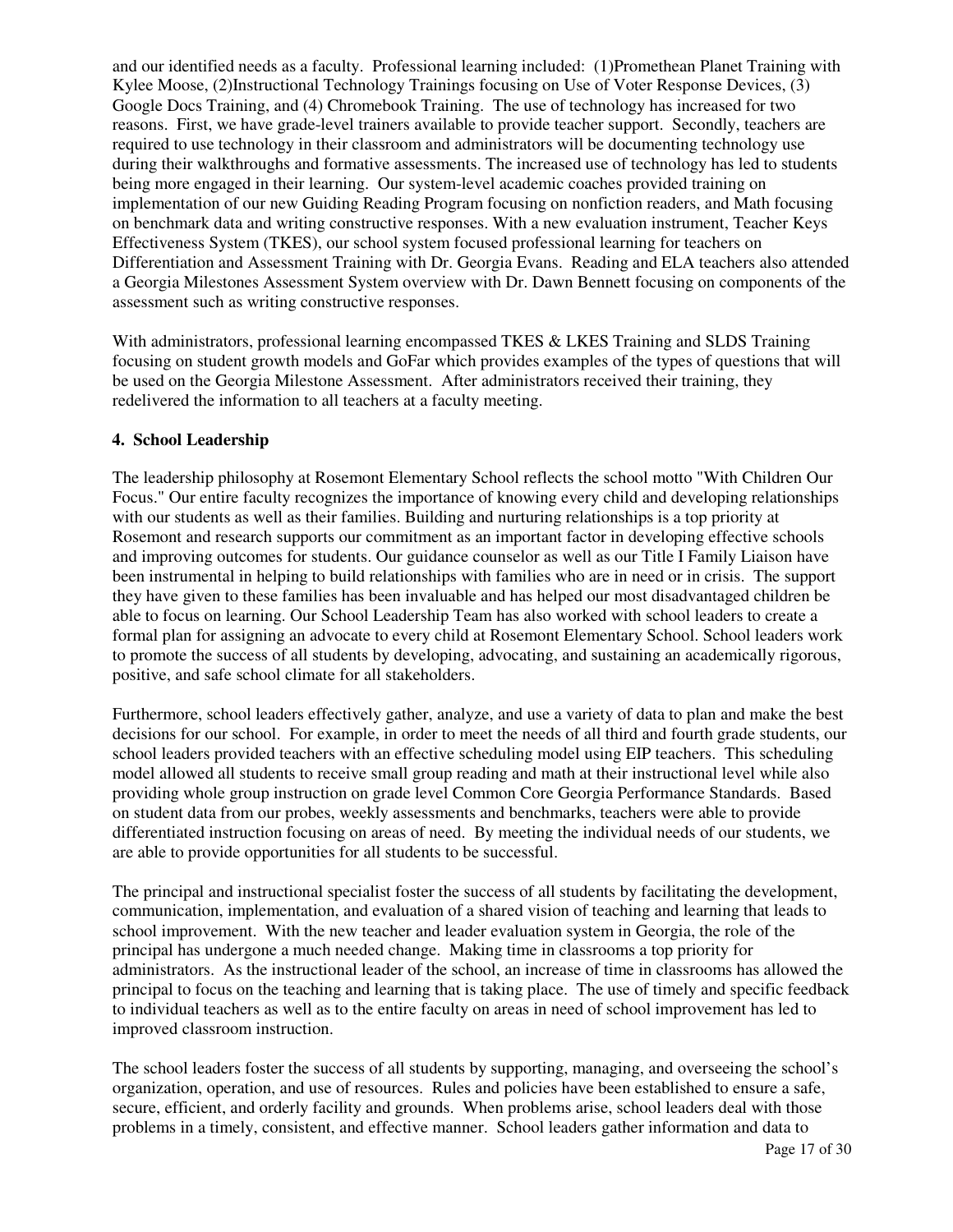determine the most effective use of school resources in order to make the greatest impact on student achievement. When needed, leaders seek input from our School Leadership Team and our Rosemont School Council regarding these decisions. For example, over the past five to seven years Rosemont has worked diligently to add Promethean Boards to all of our classrooms. Unfortunately, due to funding we had to create an implementation plan. Based on the needs of our students and the recommendations from the leadership team, we began implementation in grades four and five. As of today, Promethean Boards have been installed in every Rosemont classroom and are being used to enhance instruction and to engage our learners.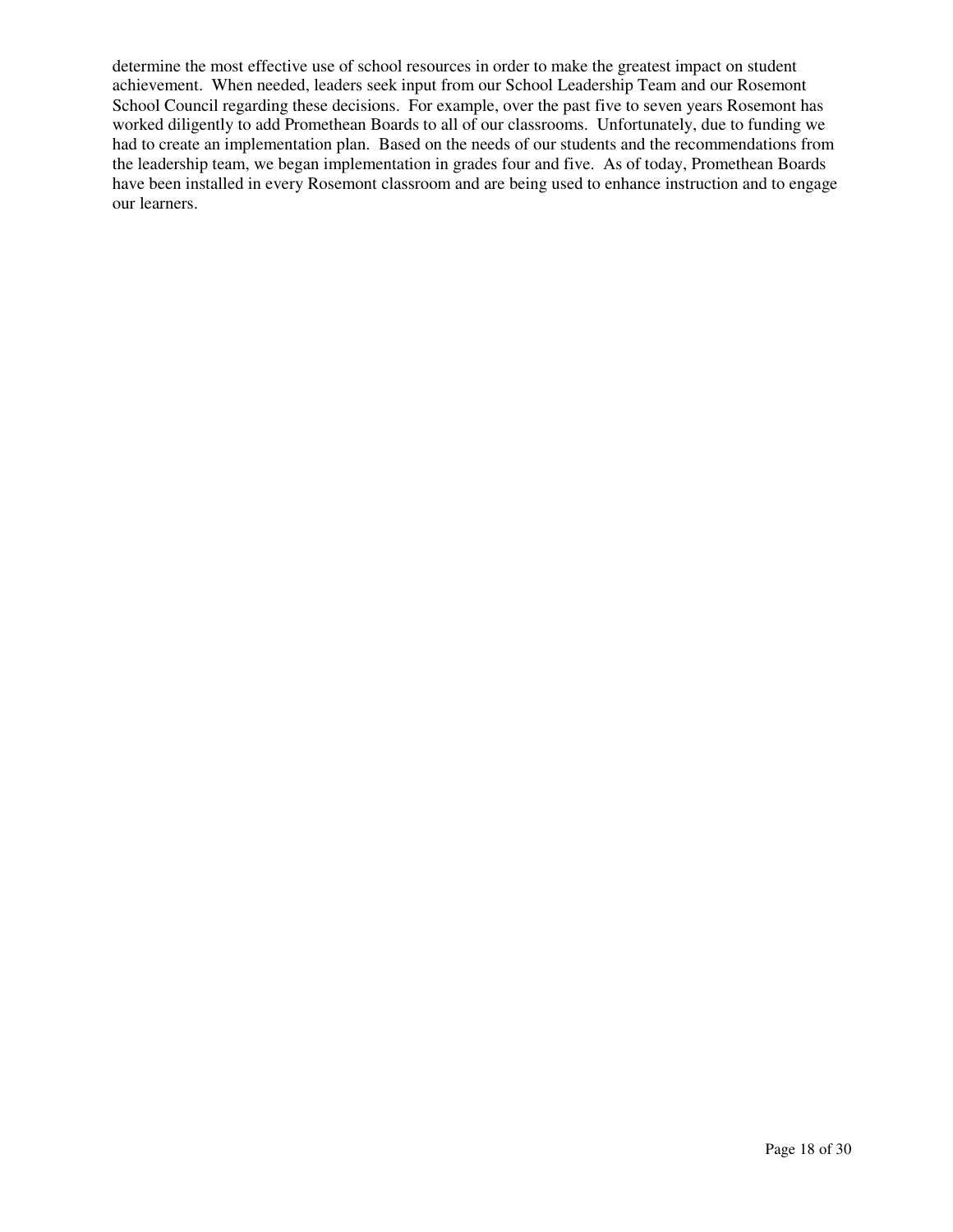| <b>Subject:</b> Math                | <b>Test: Georgia Criterion-Referenced</b> |
|-------------------------------------|-------------------------------------------|
|                                     | Competency Tests - Math                   |
| <b>All Students Tested/Grade: 3</b> | <b>Edition/Publication Year: N/A</b>      |
| <b>Publisher: CTB McGraw Hill</b>   |                                           |

| School Year                              | 2013-2014      | 2012-2013        | 2011-2012      | 2010-2011        | 2009-2010    |
|------------------------------------------|----------------|------------------|----------------|------------------|--------------|
| Testing month                            | Apr            | Apr              | Apr            | Apr              | Apr          |
| <b>SCHOOL SCORES*</b>                    |                |                  |                |                  |              |
| Proficiency and above                    | 96             | 92               | 94             | 95               | 84           |
| Advanced                                 | 61             | 56               | 60             | 57               | 33           |
| Number of students tested                | 79             | 97               | 80             | 74               | 84           |
| Percent of total students tested         | 100            | 100              | 100            | 100              | 100          |
| Number of students tested with           |                |                  |                |                  |              |
| alternative assessment                   |                |                  |                |                  |              |
| % of students tested with                | $\overline{0}$ | $\boldsymbol{0}$ | $\overline{0}$ | $\boldsymbol{0}$ | $\mathbf{0}$ |
| alternative assessment                   |                |                  |                |                  |              |
| <b>SUBGROUP SCORES</b>                   |                |                  |                |                  |              |
| 1. Free and Reduced-Price                |                |                  |                |                  |              |
| Meals/Socio-Economic/                    |                |                  |                |                  |              |
| <b>Disadvantaged Students</b>            |                |                  |                |                  |              |
| Proficiency and above                    | 95             | 83               | 90             | 93               | 75           |
| Advanced                                 | 51             | 38               | 39             | 53               | 21           |
| Number of students tested                | 43             | 46               | 40             | 30               | 42           |
| 2. Students receiving Special            |                |                  |                |                  |              |
| <b>Education</b>                         |                |                  |                |                  |              |
| Proficiency and above                    |                |                  |                |                  |              |
| Advanced                                 |                |                  |                |                  |              |
| Number of students tested                |                |                  |                |                  |              |
| 3. English Language Learner              |                |                  |                |                  |              |
| <b>Students</b>                          |                |                  |                |                  |              |
| Proficiency and above                    |                |                  |                |                  |              |
| Advanced                                 |                |                  |                |                  |              |
| Number of students tested                |                |                  |                |                  |              |
| 4. Hispanic or Latino                    |                |                  |                |                  |              |
| <b>Students</b>                          |                |                  |                |                  |              |
| Proficiency and above<br>Advanced        |                |                  |                |                  |              |
|                                          |                |                  |                |                  |              |
| Number of students tested                |                |                  |                |                  |              |
| 5. African- American                     |                |                  |                |                  |              |
| <b>Students</b><br>Proficiency and above |                |                  |                |                  |              |
| Advanced                                 |                |                  |                |                  |              |
| Number of students tested                |                |                  |                |                  |              |
| <b>6. Asian Students</b>                 |                |                  |                |                  |              |
| Proficiency and above                    |                |                  |                |                  |              |
| Advanced                                 |                |                  |                |                  |              |
|                                          |                |                  |                |                  |              |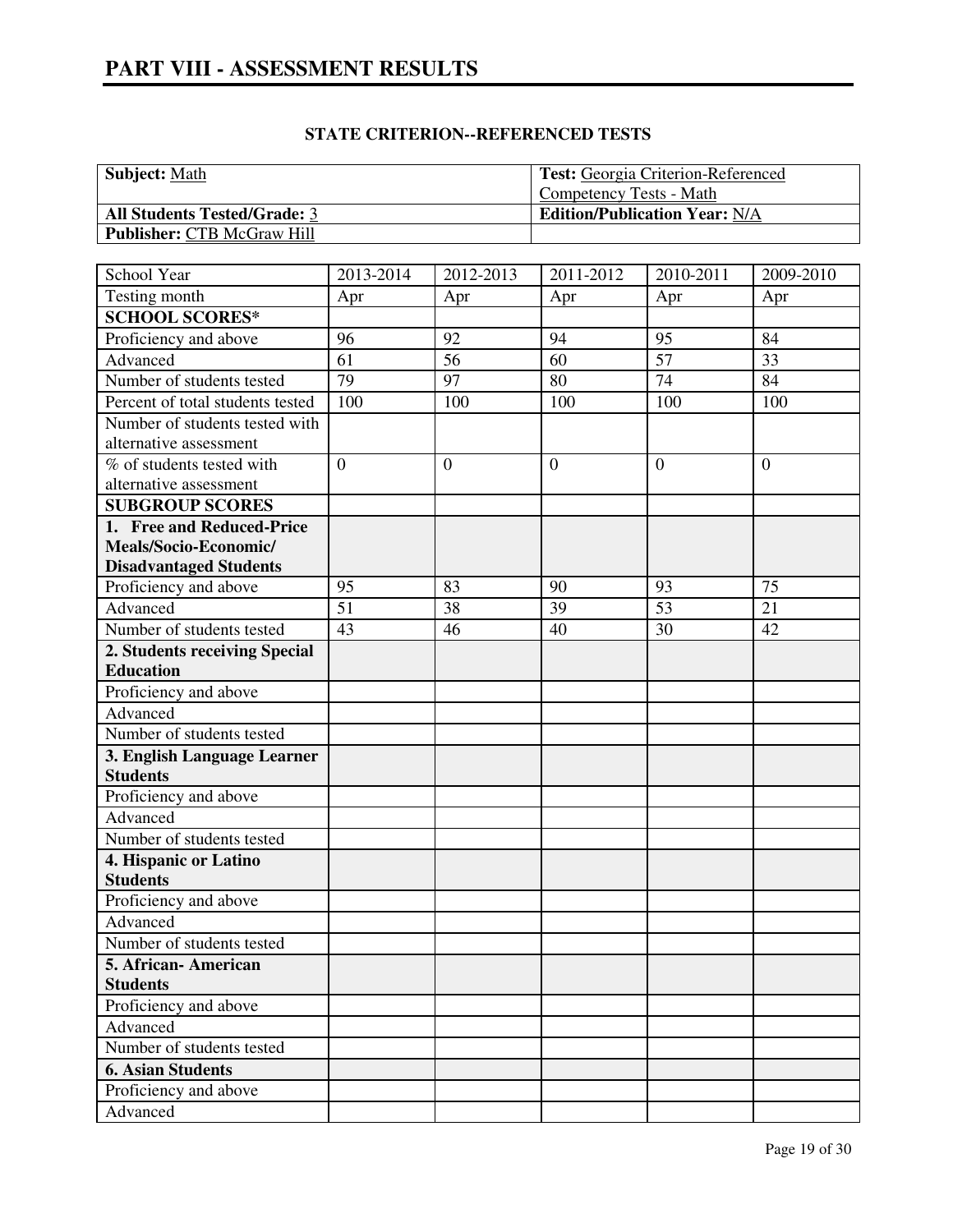| School Year                                                     | 2013-2014 | 2012-2013 | 2011-2012 | 2010-2011 | 2009-2010 |
|-----------------------------------------------------------------|-----------|-----------|-----------|-----------|-----------|
| Number of students tested                                       |           |           |           |           |           |
| 7. American Indian or                                           |           |           |           |           |           |
| <b>Alaska Native Students</b>                                   |           |           |           |           |           |
| Proficiency and above                                           |           |           |           |           |           |
| Advanced                                                        |           |           |           |           |           |
| Number of students tested                                       |           |           |           |           |           |
| 8. Native Hawaiian or other<br><b>Pacific Islander Students</b> |           |           |           |           |           |
| Proficiency and above                                           |           |           |           |           |           |
| Advanced                                                        |           |           |           |           |           |
| Number of students tested                                       |           |           |           |           |           |
| 9. White Students                                               |           |           |           |           |           |
| Proficiency and above                                           | 97        | 93        | 94        | 95        | 87        |
| Advanced                                                        | 65        | 55        | 60        | 58        | 34        |
| Number of students tested                                       | 68        | 85        | 80        | 67        | 68        |
| 10. Two or More Races                                           |           |           |           |           |           |
| identified Students                                             |           |           |           |           |           |
| Proficiency and above                                           |           |           |           |           |           |
| Advanced                                                        |           |           |           |           |           |
| Number of students tested                                       |           |           |           |           |           |
| 11. Other 1: Other 1                                            |           |           |           |           |           |
| Proficiency and above                                           |           |           |           |           |           |
| Advanced                                                        |           |           |           |           |           |
| Number of students tested                                       |           |           |           |           |           |
| 12. Other 2: Other 2                                            |           |           |           |           |           |
| Proficiency and above                                           |           |           |           |           |           |
| Advanced                                                        |           |           |           |           |           |
| Number of students tested                                       |           |           |           |           |           |
| 13. Other 3: Other 3                                            |           |           |           |           |           |
| Proficiency and above                                           |           |           |           |           |           |
| Advanced                                                        |           |           |           |           |           |
| Number of students tested                                       |           |           |           |           |           |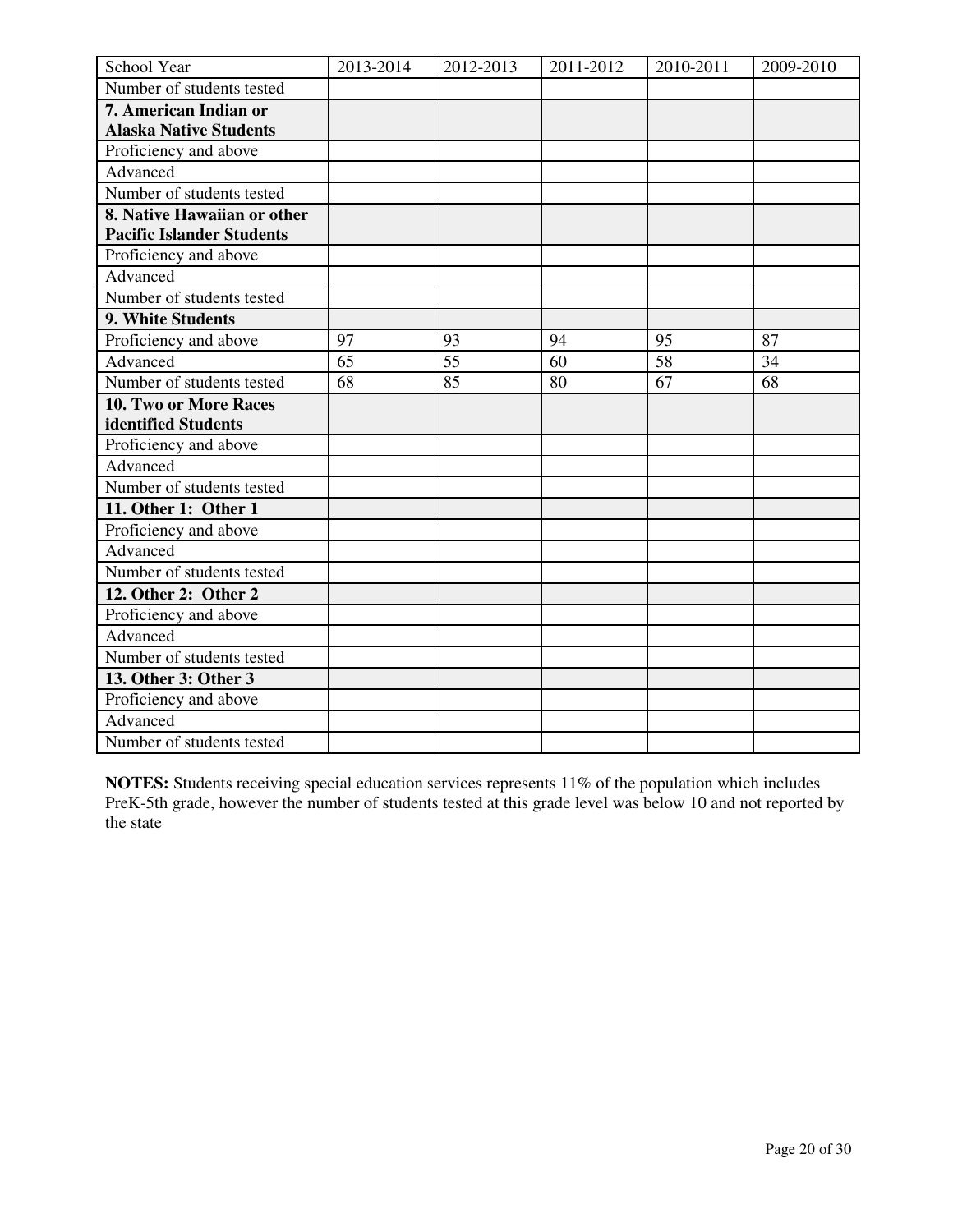| <b>Subject: Math</b>                | <b>Test: Criterion-Referenced Competency</b> |
|-------------------------------------|----------------------------------------------|
|                                     | Tests - Math                                 |
| <b>All Students Tested/Grade: 4</b> | <b>Edition/Publication Year: N/A</b>         |
| <b>Publisher: CTB McGraw Hill</b>   |                                              |

| School Year                                              | 2013-2014      | 2012-2013 | 2011-2012      | 2010-2011      | 2009-2010    |
|----------------------------------------------------------|----------------|-----------|----------------|----------------|--------------|
| Testing month                                            | Apr            | Apr       | Apr            | Apr            | Apr          |
| <b>SCHOOL SCORES*</b>                                    |                |           |                |                |              |
| Proficiency and above                                    | 92             | 96        | 96             | 97             | 90           |
| Advanced                                                 | 51             | 57        | 53             | 44             | 33           |
| Number of students tested                                | 96             | 84        | 75             | 77             | 61           |
| Percent of total students tested                         | 100            | 100       | 100            | 100            | 100          |
| Number of students tested with<br>alternative assessment |                |           |                |                |              |
| % of students tested with<br>alternative assessment      | $\overline{0}$ | $\theta$  | $\overline{0}$ | $\overline{0}$ | $\mathbf{0}$ |
| <b>SUBGROUP SCORES</b>                                   |                |           |                |                |              |
| 1. Free and Reduced-Price                                |                |           |                |                |              |
| Meals/Socio-Economic/<br><b>Disadvantaged Students</b>   |                |           |                |                |              |
| Proficiency and above                                    | 85             | 98        | 90             | 97             | 88           |
| Advanced                                                 | 33             | 43        | 35             | 40             | 28           |
| Number of students tested                                | 48             | 44        | 28             | 35             | 31           |
| 2. Students receiving Special                            |                |           |                |                |              |
| <b>Education</b>                                         |                |           |                |                |              |
| Proficiency and above                                    |                |           |                |                |              |
| Advanced                                                 |                |           |                |                |              |
| Number of students tested                                |                |           |                |                |              |
| 3. English Language Learner                              |                |           |                |                |              |
| <b>Students</b>                                          |                |           |                |                |              |
| Proficiency and above                                    |                |           |                |                |              |
| Advanced                                                 |                |           |                |                |              |
| Number of students tested                                |                |           |                |                |              |
| 4. Hispanic or Latino<br><b>Students</b>                 |                |           |                |                |              |
| Proficiency and above                                    |                |           |                |                |              |
| Advanced                                                 |                |           |                |                |              |
| Number of students tested                                |                |           |                |                |              |
| 5. African- American                                     |                |           |                |                |              |
| <b>Students</b>                                          |                |           |                |                |              |
| Proficiency and above                                    |                |           |                |                |              |
| Advanced                                                 |                |           |                |                |              |
| Number of students tested                                |                |           |                |                |              |
| <b>6. Asian Students</b>                                 |                |           |                |                |              |
| Proficiency and above                                    |                |           |                |                |              |
| Advanced                                                 |                |           |                |                |              |
| Number of students tested                                |                |           |                |                |              |
| 7. American Indian or<br><b>Alaska Native Students</b>   |                |           |                |                |              |
| Proficiency and above                                    |                |           |                |                |              |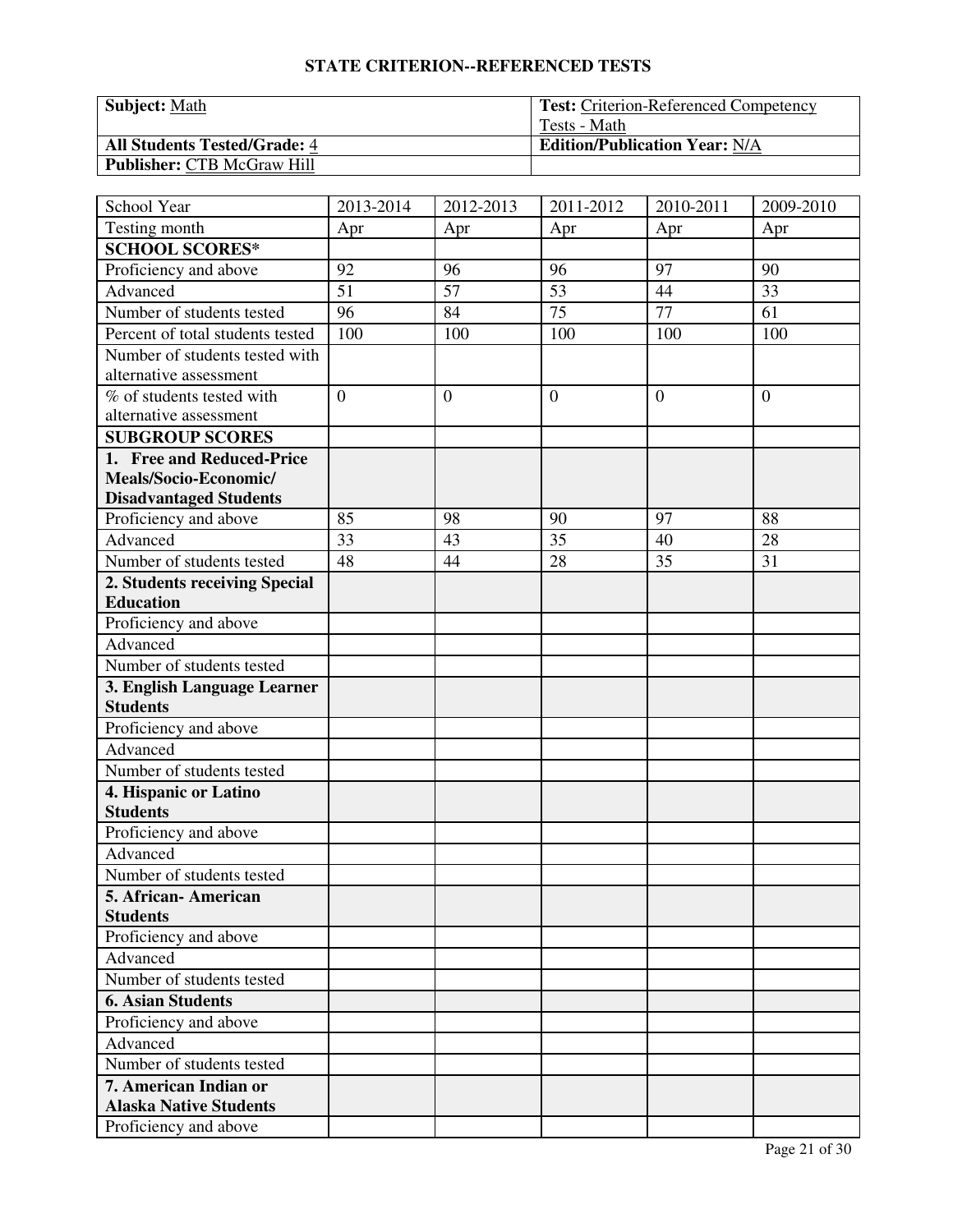| School Year                      | 2013-2014 | 2012-2013 | 2011-2012 | 2010-2011 | 2009-2010 |
|----------------------------------|-----------|-----------|-----------|-----------|-----------|
| Advanced                         |           |           |           |           |           |
| Number of students tested        |           |           |           |           |           |
| 8. Native Hawaiian or other      |           |           |           |           |           |
| <b>Pacific Islander Students</b> |           |           |           |           |           |
| Proficiency and above            |           |           |           |           |           |
| Advanced                         |           |           |           |           |           |
| Number of students tested        |           |           |           |           |           |
| 9. White Students                |           |           |           |           |           |
| Proficiency and above            | 93        | 96        | 98        | 99        | 92        |
| Advanced                         | 56        | 62        | 55        | 51        | 31        |
| Number of students tested        | 82        | 74        | 67        | 61        | 54        |
| 10. Two or More Races            |           |           |           |           |           |
| identified Students              |           |           |           |           |           |
| Proficiency and above            |           |           |           |           |           |
| Advanced                         |           |           |           |           |           |
| Number of students tested        |           |           |           |           |           |
| 11. Other 1: Other 1             |           |           |           |           |           |
| Proficiency and above            |           |           |           |           |           |
| Advanced                         |           |           |           |           |           |
| Number of students tested        |           |           |           |           |           |
| 12. Other 2: Other 2             |           |           |           |           |           |
| Proficiency and above            |           |           |           |           |           |
| Advanced                         |           |           |           |           |           |
| Number of students tested        |           |           |           |           |           |
| 13. Other 3: Other 3             |           |           |           |           |           |
| Proficiency and above            |           |           |           |           |           |
| Advanced                         |           |           |           |           |           |
| Number of students tested        |           |           |           |           |           |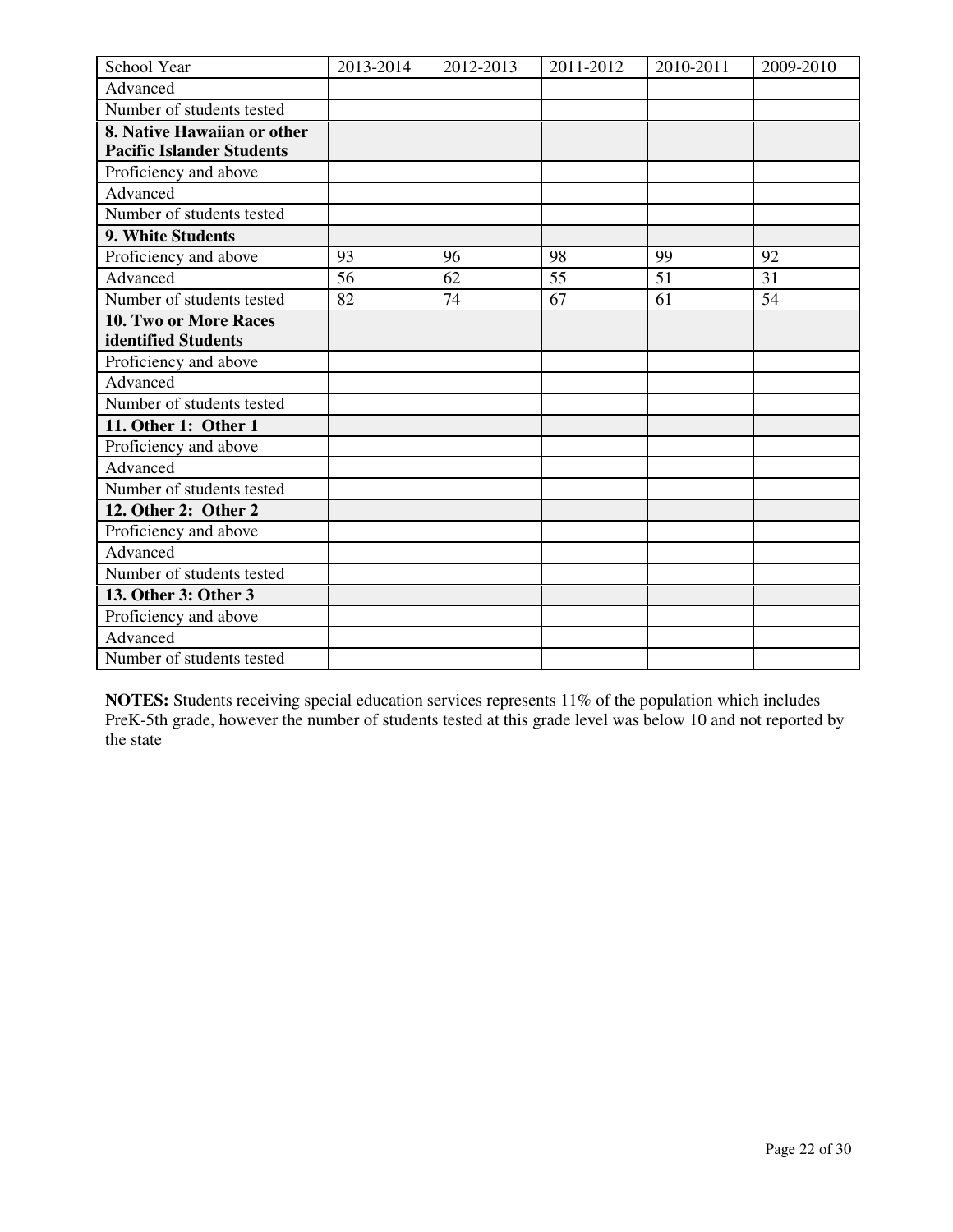| Subject: Math                       | <b>Test:</b> Georgia Criterion-Referenced |
|-------------------------------------|-------------------------------------------|
|                                     | <b>Competency Tests</b>                   |
| <b>All Students Tested/Grade: 5</b> | <b>Edition/Publication Year: N/A</b>      |
| <b>Publisher: CTB McGraw Hill</b>   |                                           |

| School Year                                              | 2013-2014      | 2012-2013      | 2011-2012      | 2010-2011 | 2009-2010      |
|----------------------------------------------------------|----------------|----------------|----------------|-----------|----------------|
| Testing month                                            | Apr            | Apr            | Apr            | Apr       | Apr            |
| <b>SCHOOL SCORES*</b>                                    |                |                |                |           |                |
| Proficiency and above                                    | 99             | 97             | 99             | 97        | 93             |
| Advanced                                                 | 75             | 73             | 61             | 72        | 48             |
| Number of students tested                                | 85             | 74             | 79             | 65        | 83             |
| Percent of total students tested                         | 100            | 95             | 100            | 100       | 100            |
| Number of students tested with<br>alternative assessment |                |                |                |           |                |
| % of students tested with<br>alternative assessment      | $\overline{0}$ | $\overline{0}$ | $\overline{0}$ | $\theta$  | $\overline{0}$ |
| <b>SUBGROUP SCORES</b>                                   |                |                |                |           |                |
| 1. Free and Reduced-Price                                |                |                |                |           |                |
| Meals/Socio-Economic/                                    |                |                |                |           |                |
| <b>Disadvantaged Students</b>                            |                |                |                |           |                |
| Proficiency and above                                    | 98             | 98             | 100            | 94        | 88             |
| Advanced                                                 | 63             | 43             | 38             | 71        | 26             |
| Number of students tested                                | 43             | 29             | 35             | 34        | 39             |
| 2. Students receiving Special                            |                |                |                |           |                |
| <b>Education</b>                                         |                |                |                |           |                |
| Proficiency and above                                    |                |                |                |           |                |
| Advanced                                                 |                |                |                |           |                |
| Number of students tested                                |                |                |                |           |                |
| 3. English Language Learner                              |                |                |                |           |                |
| <b>Students</b>                                          |                |                |                |           |                |
| Proficiency and above                                    |                |                |                |           |                |
| Advanced                                                 |                |                |                |           |                |
| Number of students tested                                |                |                |                |           |                |
| 4. Hispanic or Latino<br><b>Students</b>                 |                |                |                |           |                |
| Proficiency and above                                    |                |                |                |           |                |
| Advanced                                                 |                |                |                |           |                |
| Number of students tested                                |                |                |                |           |                |
| 5. African- American                                     |                |                |                |           |                |
| <b>Students</b>                                          |                |                |                |           |                |
| Proficiency and above                                    |                |                |                |           |                |
| Advanced                                                 |                |                |                |           |                |
| Number of students tested                                |                |                |                |           |                |
| <b>6. Asian Students</b>                                 |                |                |                |           |                |
| Proficiency and above                                    |                |                |                |           |                |
| Advanced                                                 |                |                |                |           |                |
| Number of students tested                                |                |                |                |           |                |
| 7. American Indian or                                    |                |                |                |           |                |
| <b>Alaska Native Students</b>                            |                |                |                |           |                |
| Proficiency and above                                    |                |                |                |           |                |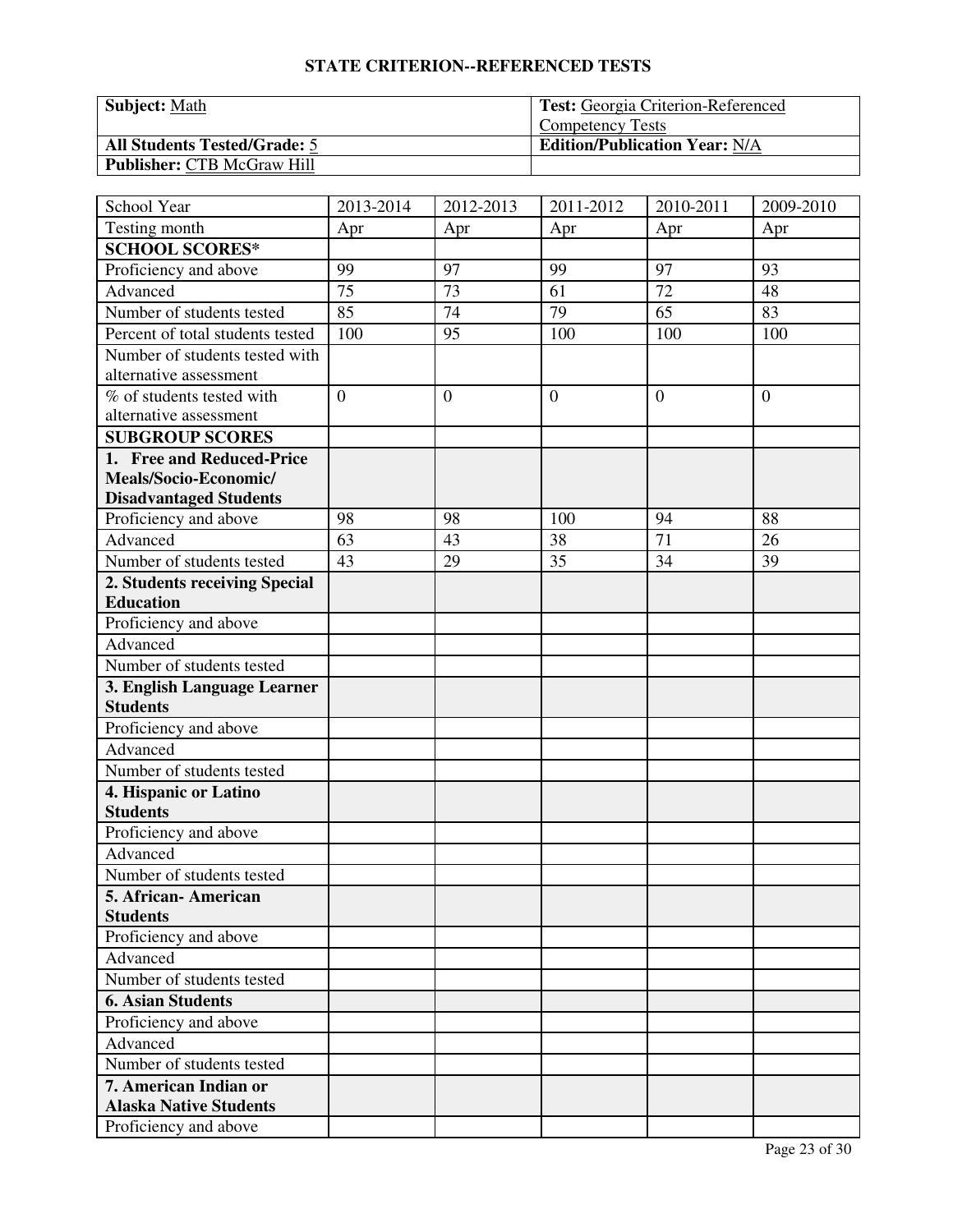| School Year                      | 2013-2014 | 2012-2013 | 2011-2012 | 2010-2011       | 2009-2010 |
|----------------------------------|-----------|-----------|-----------|-----------------|-----------|
| Advanced                         |           |           |           |                 |           |
| Number of students tested        |           |           |           |                 |           |
| 8. Native Hawaiian or other      |           |           |           |                 |           |
| <b>Pacific Islander Students</b> |           |           |           |                 |           |
| Proficiency and above            |           |           |           |                 |           |
| Advanced                         |           |           |           |                 |           |
| Number of students tested        |           |           |           |                 |           |
| 9. White Students                |           |           |           |                 |           |
| Proficiency and above            | 99        | 100       | 98        | 99              | 80        |
| Advanced                         | 78        | 76        | 62        | $\overline{74}$ | 20        |
| Number of students tested        | 77        | 63        | 69        | 57              | 63        |
| 10. Two or More Races            |           |           |           |                 |           |
| identified Students              |           |           |           |                 |           |
| Proficiency and above            |           |           |           |                 |           |
| Advanced                         |           |           |           |                 |           |
| Number of students tested        |           |           |           |                 |           |
| 11. Other 1: Other 1             |           |           |           |                 |           |
| Proficiency and above            |           |           |           |                 |           |
| Advanced                         |           |           |           |                 |           |
| Number of students tested        |           |           |           |                 |           |
| 12. Other 2: Other 2             |           |           |           |                 |           |
| Proficiency and above            |           |           |           |                 |           |
| Advanced                         |           |           |           |                 |           |
| Number of students tested        |           |           |           |                 |           |
| 13. Other 3: Other 3             |           |           |           |                 |           |
| Proficiency and above            |           |           |           |                 |           |
| Advanced                         |           |           |           |                 |           |
| Number of students tested        |           |           |           |                 |           |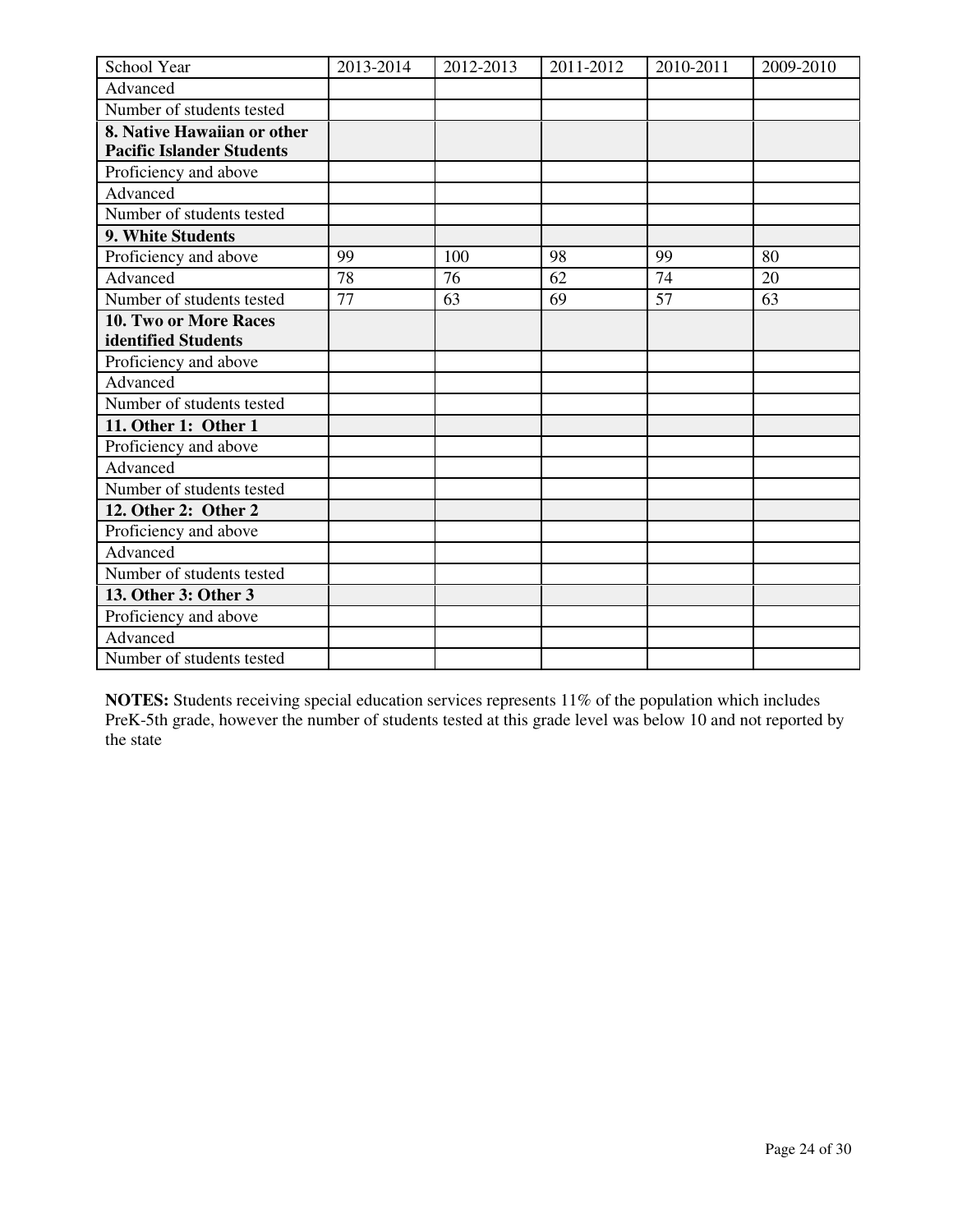| <b>Subject:</b> Reading/ELA         | <b>Test:</b> Criterion-Referenced Competency |
|-------------------------------------|----------------------------------------------|
|                                     | Tests - Reading                              |
| <b>All Students Tested/Grade: 3</b> | <b>Edition/Publication Year: N/A</b>         |
| <b>Publisher: CTB McGraw Hill</b>   |                                              |

| School Year                      | 2013-2014      | 2012-2013      | 2011-2012      | 2010-2011 | 2009-2010      |
|----------------------------------|----------------|----------------|----------------|-----------|----------------|
| Testing month                    | Apr            | Apr            | Apr            | Apr       | Apr            |
| <b>SCHOOL SCORES*</b>            |                |                |                |           |                |
| Proficiency and above            | 99             | 98             | 96             | 98        | 96             |
| Advanced                         | 55             | 71             | 66             | 62        | 60             |
| Number of students tested        | 78             | 97             | 80             | 74        | 84             |
| Percent of total students tested | 100            | 100            | 99             | 100       | 99             |
| Number of students tested with   |                |                |                |           |                |
| alternative assessment           |                |                |                |           |                |
| % of students tested with        | $\overline{0}$ | $\overline{0}$ | $\overline{0}$ | $\theta$  | $\overline{0}$ |
| alternative assessment           |                |                |                |           |                |
| <b>SUBGROUP SCORES</b>           |                |                |                |           |                |
| 1. Free and Reduced-Price        |                |                |                |           |                |
| Meals/Socio-Economic/            |                |                |                |           |                |
| <b>Disadvantaged Students</b>    |                |                |                |           |                |
| Proficiency and above            | 98             | 94             | 93             | 97        | 92             |
| Advanced                         | 51             | 56             | 59             | 57        | 46             |
| Number of students tested        | 43             | 46             | 40             | 30        | 42             |
| 2. Students receiving Special    |                |                |                |           |                |
| <b>Education</b>                 |                |                |                |           |                |
| Proficiency and above            |                |                |                |           |                |
| Advanced                         |                |                |                |           |                |
| Number of students tested        |                |                |                |           |                |
| 3. English Language Learner      |                |                |                |           |                |
| <b>Students</b>                  |                |                |                |           |                |
| Proficiency and above            |                |                |                |           |                |
| Advanced                         |                |                |                |           |                |
| Number of students tested        |                |                |                |           |                |
| 4. Hispanic or Latino            |                |                |                |           |                |
| <b>Students</b>                  |                |                |                |           |                |
| Proficiency and above            |                |                |                |           |                |
| Advanced                         |                |                |                |           |                |
| Number of students tested        |                |                |                |           |                |
| 5. African-American              |                |                |                |           |                |
| <b>Students</b>                  |                |                |                |           |                |
| Proficiency and above            |                |                |                |           |                |
| Advanced                         |                |                |                |           |                |
| Number of students tested        |                |                |                |           |                |
| <b>6. Asian Students</b>         |                |                |                |           |                |
| Proficiency and above            |                |                |                |           |                |
| Advanced                         |                |                |                |           |                |
| Number of students tested        |                |                |                |           |                |
| 7. American Indian or            |                |                |                |           |                |
| <b>Alaska Native Students</b>    |                |                |                |           |                |
| Proficiency and above            |                |                |                |           |                |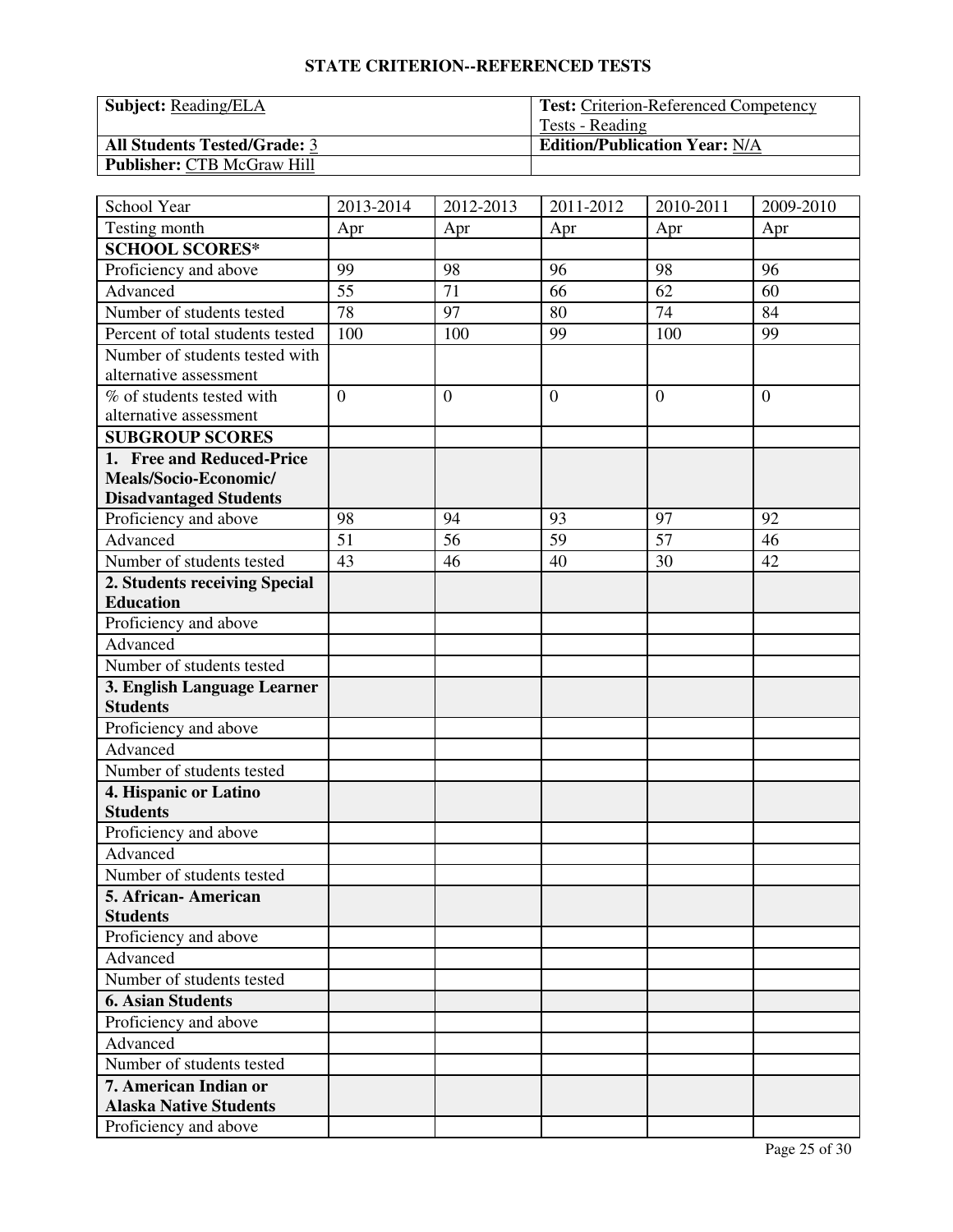| School Year                      | 2013-2014 | 2012-2013 | 2011-2012 | 2010-2011 | 2009-2010 |
|----------------------------------|-----------|-----------|-----------|-----------|-----------|
| Advanced                         |           |           |           |           |           |
| Number of students tested        |           |           |           |           |           |
| 8. Native Hawaiian or other      |           |           |           |           |           |
| <b>Pacific Islander Students</b> |           |           |           |           |           |
| Proficiency and above            |           |           |           |           |           |
| Advanced                         |           |           |           |           |           |
| Number of students tested        |           |           |           |           |           |
| 9. White Students                |           |           |           |           |           |
| Proficiency and above            | 100       | 98        | 96        | 98        | 97        |
| Advanced                         | 58        | 76        | 67        | 64        | 60        |
| Number of students tested        | 67        | 85        | 70        | 67        | 68        |
| 10. Two or More Races            |           |           |           |           |           |
| identified Students              |           |           |           |           |           |
| Proficiency and above            |           |           |           |           |           |
| Advanced                         |           |           |           |           |           |
| Number of students tested        |           |           |           |           |           |
| 11. Other 1: Other 1             |           |           |           |           |           |
| Proficiency and above            |           |           |           |           |           |
| Advanced                         |           |           |           |           |           |
| Number of students tested        |           |           |           |           |           |
| 12. Other 2: Other 2             |           |           |           |           |           |
| Proficiency and above            |           |           |           |           |           |
| Advanced                         |           |           |           |           |           |
| Number of students tested        |           |           |           |           |           |
| 13. Other 3: Other 3             |           |           |           |           |           |
| Proficiency and above            |           |           |           |           |           |
| Advanced                         |           |           |           |           |           |
| Number of students tested        |           |           |           |           |           |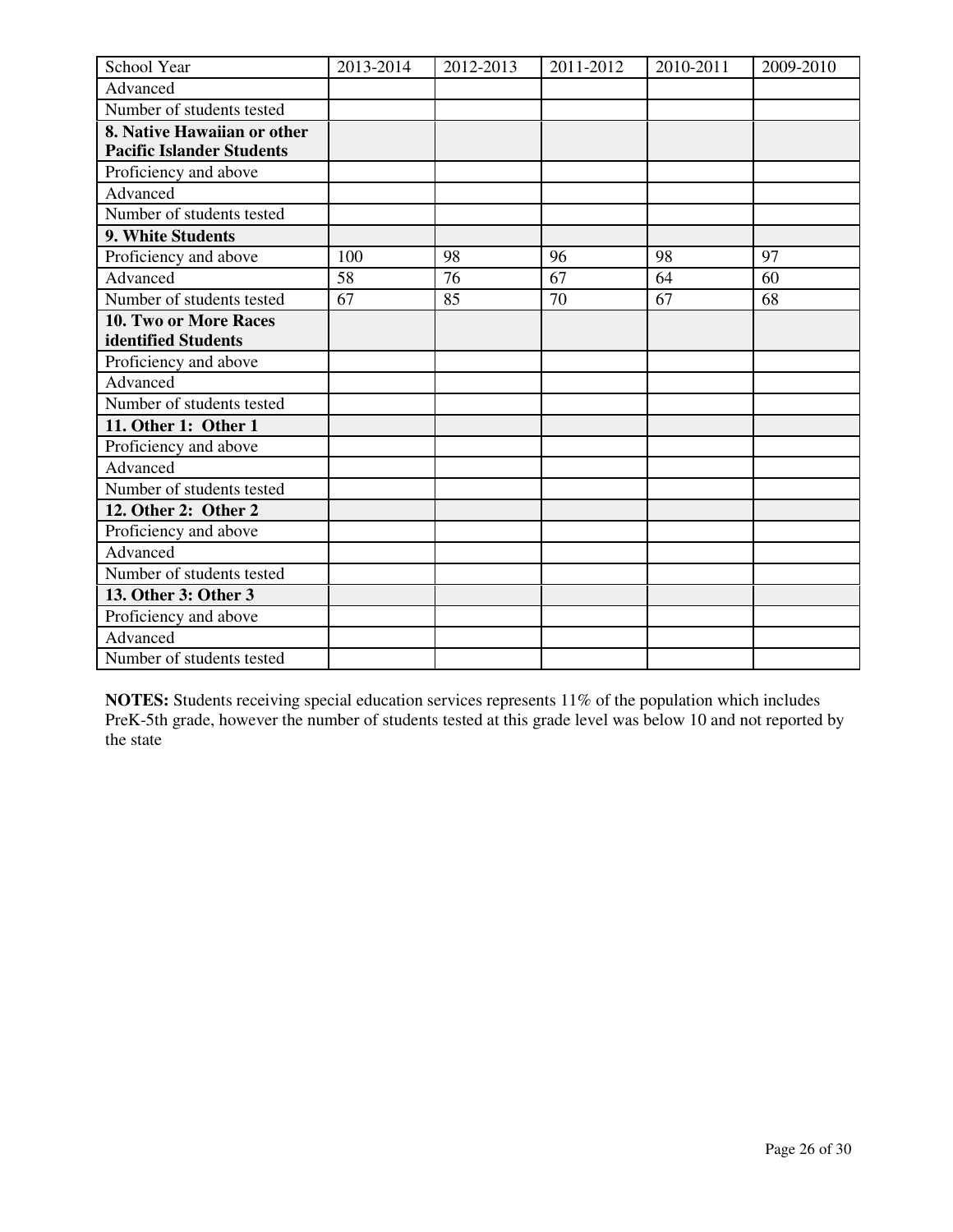| <b>Subject:</b> Reading/ELA         | <b>Test:</b> Georgia Criterion-Referenced |
|-------------------------------------|-------------------------------------------|
|                                     | Competency Tests - Reading                |
| <b>All Students Tested/Grade: 4</b> | <b>Edition/Publication Year: N/A</b>      |
| <b>Publisher: CTB McGraw Hill</b>   |                                           |

| School Year                      | 2013-2014      | 2012-2013    | 2011-2012        | 2010-2011 | 2009-2010      |
|----------------------------------|----------------|--------------|------------------|-----------|----------------|
| Testing month                    | Apr            | Apr          | Apr              | Apr       | Apr            |
| <b>SCHOOL SCORES*</b>            |                |              |                  |           |                |
| Proficiency and above            | 100            | 99           | 96               | 95        | 100            |
| Advanced                         | 70             | 65           | 60               | 47        | 48             |
| Number of students tested        | 96             | 89           | 77               | 83        | 61             |
| Percent of total students tested | 100            | 100          | 100              | 100       | 100            |
| Number of students tested with   |                |              |                  |           |                |
| alternative assessment           |                |              |                  |           |                |
| % of students tested with        | $\overline{0}$ | $\mathbf{0}$ | $\boldsymbol{0}$ | $\theta$  | $\overline{0}$ |
| alternative assessment           |                |              |                  |           |                |
| <b>SUBGROUP SCORES</b>           |                |              |                  |           |                |
| 1. Free and Reduced-Price        |                |              |                  |           |                |
| Meals/Socio-Economic/            |                |              |                  |           |                |
| <b>Disadvantaged Students</b>    |                |              |                  |           |                |
| Proficiency and above            | 100            | 98           | 94               | 92        | 100            |
| Advanced                         | 58             | 48           | 48               | 42        | 40             |
| Number of students tested        | 48             | 44           | 30               | 38        | 31             |
| 2. Students receiving Special    |                |              |                  |           |                |
| <b>Education</b>                 |                |              |                  |           |                |
| Proficiency and above            |                |              |                  |           |                |
| Advanced                         |                |              |                  |           |                |
| Number of students tested        |                |              |                  |           |                |
| 3. English Language Learner      |                |              |                  |           |                |
| <b>Students</b>                  |                |              |                  |           |                |
| Proficiency and above            |                |              |                  |           |                |
| Advanced                         |                |              |                  |           |                |
| Number of students tested        |                |              |                  |           |                |
| 4. Hispanic or Latino            |                |              |                  |           |                |
| <b>Students</b>                  |                |              |                  |           |                |
| Proficiency and above            |                |              |                  |           |                |
| Advanced                         |                |              |                  |           |                |
| Number of students tested        |                |              |                  |           |                |
| 5. African - American            |                |              |                  |           |                |
| <b>Students</b>                  |                |              |                  |           |                |
| Proficiency and above            |                |              |                  |           |                |
| Advanced                         |                |              |                  |           |                |
| Number of students tested        |                |              |                  |           |                |
| <b>6. Asian Students</b>         |                |              |                  |           |                |
| Proficiency and above            |                |              |                  |           |                |
| Advanced                         |                |              |                  |           |                |
| Number of students tested        |                |              |                  |           |                |
| 7. American Indian or            |                |              |                  |           |                |
| <b>Alaska Native Students</b>    |                |              |                  |           |                |
| Proficiency and above            |                |              |                  |           |                |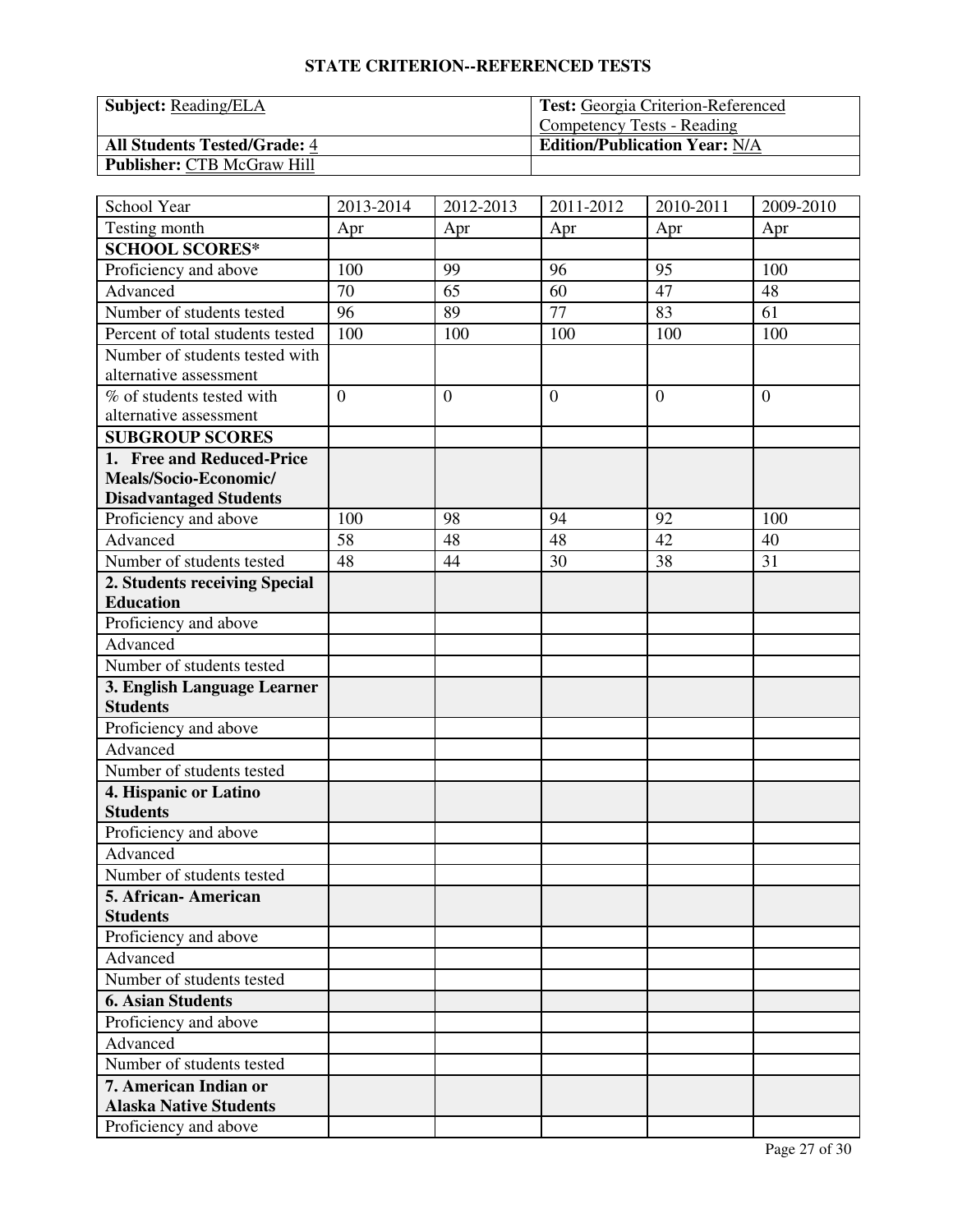| School Year                      | 2013-2014 | 2012-2013 | 2011-2012 | 2010-2011 | 2009-2010 |
|----------------------------------|-----------|-----------|-----------|-----------|-----------|
| Advanced                         |           |           |           |           |           |
| Number of students tested        |           |           |           |           |           |
| 8. Native Hawaiian or other      |           |           |           |           |           |
| <b>Pacific Islander Students</b> |           |           |           |           |           |
| Proficiency and above            |           |           |           |           |           |
| Advanced                         |           |           |           |           |           |
| Number of students tested        |           |           |           |           |           |
| 9. White Students                |           |           |           |           |           |
| Proficiency and above            | 100       | 99        | 98        | 96        | 100       |
| Advanced                         | 71        | 71        | 62        | 51        | 48        |
| Number of students tested        | 82        | 75        | 69        | 67        | 54        |
| 10. Two or More Races            |           |           |           |           |           |
| identified Students              |           |           |           |           |           |
| Proficiency and above            |           |           |           |           |           |
| Advanced                         |           |           |           |           |           |
| Number of students tested        |           |           |           |           |           |
| 11. Other 1: Other 1             |           |           |           |           |           |
| Proficiency and above            |           |           |           |           |           |
| Advanced                         |           |           |           |           |           |
| Number of students tested        |           |           |           |           |           |
| 12. Other 2: Other 2             |           |           |           |           |           |
| Proficiency and above            |           |           |           |           |           |
| Advanced                         |           |           |           |           |           |
| Number of students tested        |           |           |           |           |           |
| 13. Other 3: Other 3             |           |           |           |           |           |
| Proficiency and above            |           |           |           |           |           |
| Advanced                         |           |           |           |           |           |
| Number of students tested        |           |           |           |           |           |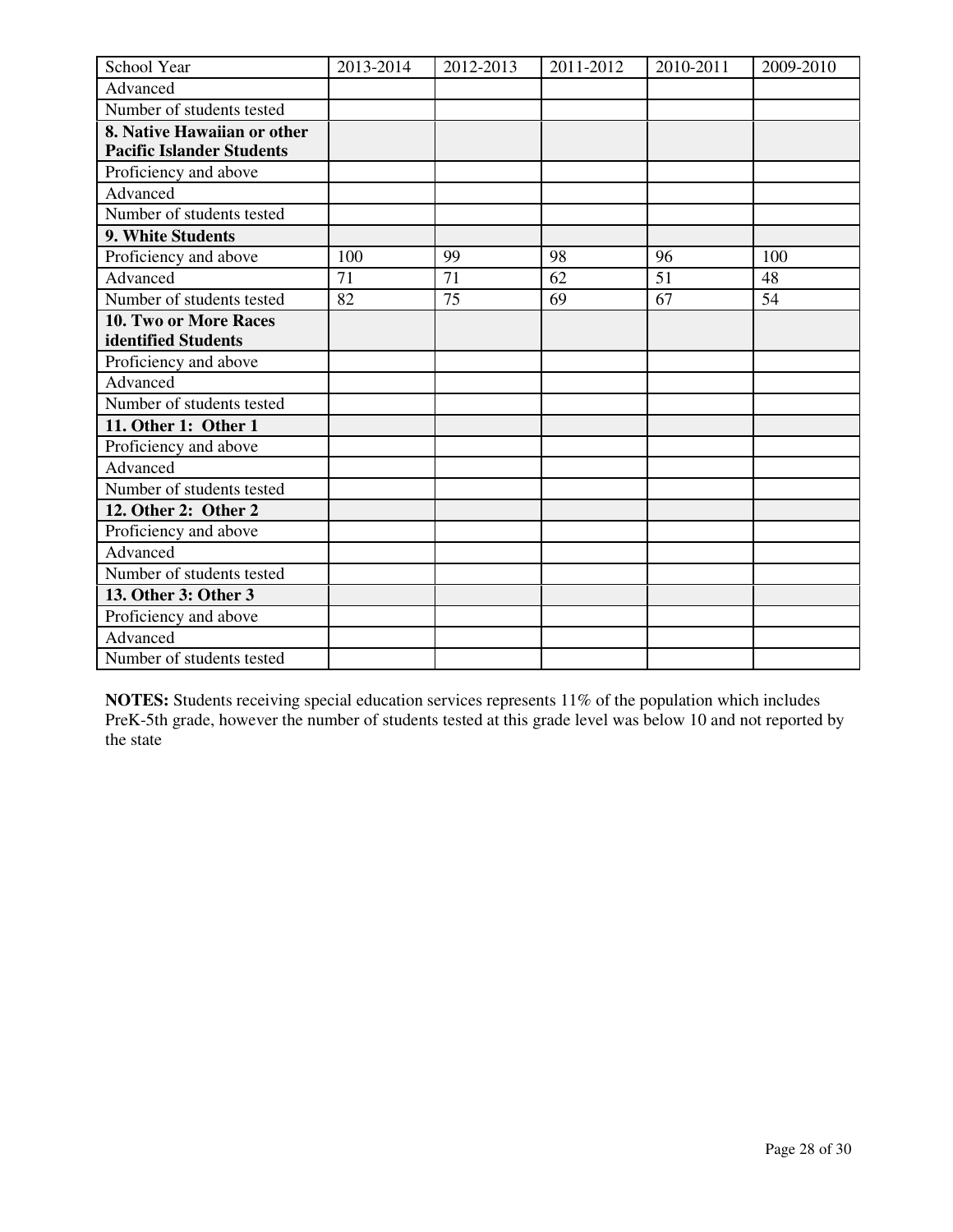| <b>Subject:</b> Reading/ELA         | <b>Test:</b> Georgia Criterion Referenced |
|-------------------------------------|-------------------------------------------|
|                                     | <b>Competency Tests - Reading</b>         |
| <b>All Students Tested/Grade: 5</b> | <b>Edition/Publication Year: N/A</b>      |
| <b>Publisher: CTB McGraw Hill</b>   |                                           |

| School Year                              | 2013-2014      | 2012-2013 | 2011-2012      | 2010-2011 | 2009-2010      |
|------------------------------------------|----------------|-----------|----------------|-----------|----------------|
| Testing month                            | Apr            | Apr       | Apr            | Apr       | Apr            |
| <b>SCHOOL SCORES*</b>                    |                |           |                |           |                |
| Proficiency and above                    | 99             | 99        | 97             | 100       | 95             |
| Advanced                                 | 58             | 57        | 51             | 52        | 29             |
| Number of students tested                | 88             | 76        | 82             | 65        | 83             |
| Percent of total students tested         | 100            | 97        | 100            | 100       | 100            |
| Number of students tested with           |                |           |                |           |                |
| alternative assessment                   |                |           |                |           |                |
| % of students tested with                | $\overline{0}$ | $\theta$  | $\overline{0}$ | $\theta$  | $\overline{0}$ |
| alternative assessment                   |                |           |                |           |                |
| <b>SUBGROUP SCORES</b>                   |                |           |                |           |                |
| 1. Free and Reduced-Price                |                |           |                |           |                |
| Meals/Socio-Economic/                    |                |           |                |           |                |
| <b>Disadvantaged Students</b>            |                |           |                |           |                |
| Proficiency and above                    | 98             | 97        | 97             | 100       | 92             |
| Advanced                                 | 52             | 38        | 36             | 50        | 10             |
| Number of students tested                | 44             | 29        | 37             | 34        | 39             |
| 2. Students receiving Special            |                |           |                |           |                |
| <b>Education</b>                         |                |           |                |           |                |
| Proficiency and above                    |                |           |                |           |                |
| Advanced                                 |                |           |                |           |                |
| Number of students tested                |                |           |                |           |                |
| 3. English Language Learner              |                |           |                |           |                |
| <b>Students</b>                          |                |           |                |           |                |
| Proficiency and above                    |                |           |                |           |                |
| Advanced                                 |                |           |                |           |                |
| Number of students tested                |                |           |                |           |                |
| 4. Hispanic or Latino                    |                |           |                |           |                |
| <b>Students</b>                          |                |           |                |           |                |
| Proficiency and above                    |                |           |                |           |                |
| Advanced                                 |                |           |                |           |                |
| Number of students tested                |                |           |                |           |                |
| 5. African- American                     |                |           |                |           |                |
| <b>Students</b><br>Proficiency and above |                |           |                |           |                |
|                                          |                |           |                |           |                |
| Advanced                                 |                |           |                |           |                |
| Number of students tested                |                |           |                |           |                |
| <b>6. Asian Students</b>                 |                |           |                |           |                |
| Proficiency and above                    |                |           |                |           |                |
| Advanced                                 |                |           |                |           |                |
| Number of students tested                |                |           |                |           |                |
| 7. American Indian or                    |                |           |                |           |                |
| <b>Alaska Native Students</b>            |                |           |                |           |                |
| Proficiency and above                    |                |           |                |           |                |